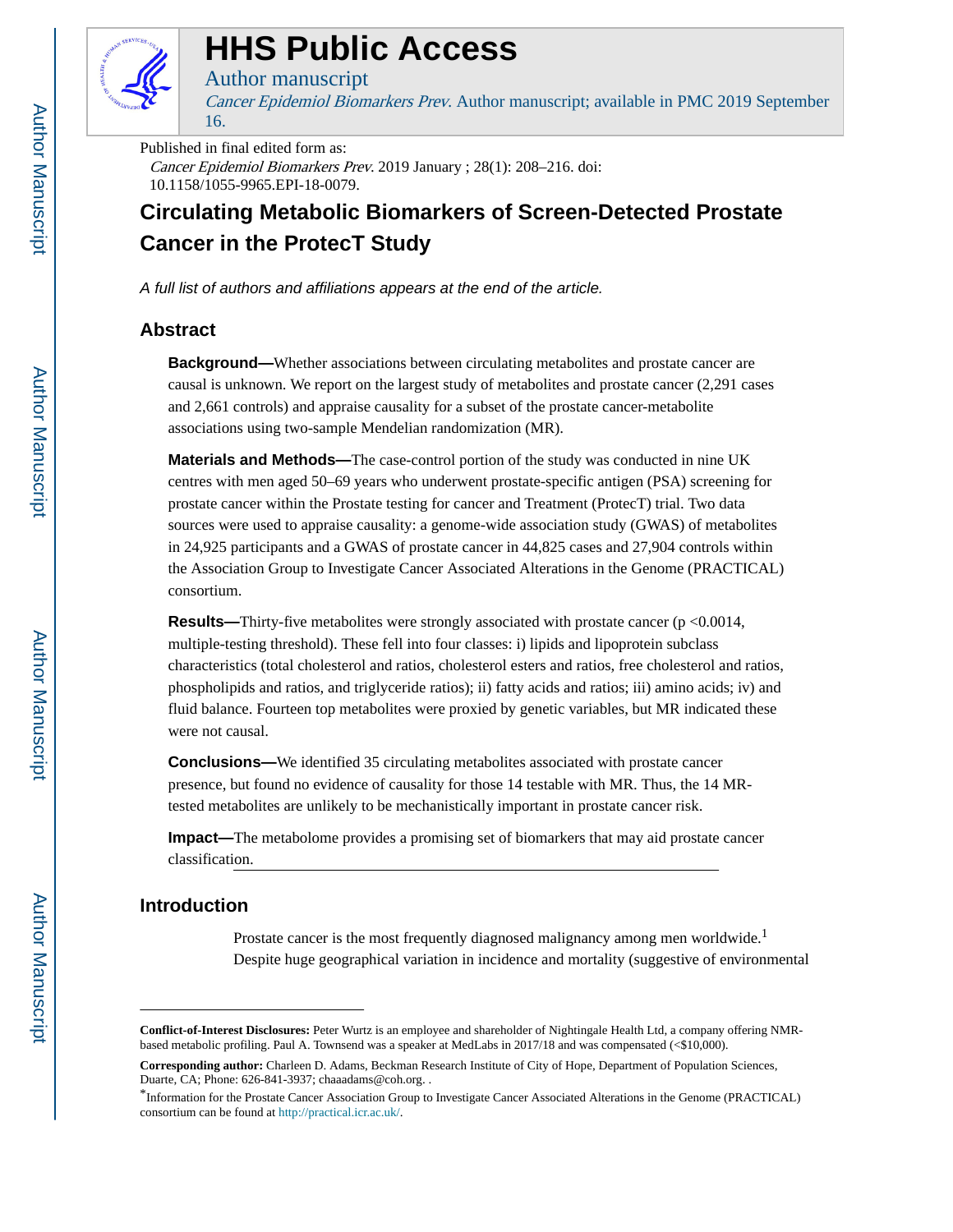causes), the only established risk factors are age, race, and family history,<sup>2</sup> while adiposity is associated with advanced prostate cancer.<sup>3</sup> Metabolic dysregulation is a hallmark of carcinogenesis<sup>4</sup> , and various circulating metabolites have been associated with both prostate cancer presence and aggressiveness.<sup>2,5–15</sup> However, there are limitations with the existing evidence-base. First, the metabolites detected as being associated with prostate cancer have varied between studies, with no clear pattern of associations emerging. Second, most previous studies have been small, having fewer than 100 cases (Supplementary Table 1 in the Supplement)<sup>5</sup> and hence liable to the play of chance, yielding both false-positive and false-negative findings. Third, the nature of any observed associations must be interpreted cautiously, because epidemiological studies are highly susceptible to various biases that preclude causal inference.<sup>16,17</sup> For instance, metabolites may be associated with other factors that affect prostate cancer development (confounding), or the presence of prostate cancer may alter metabolites (reverse causation). Mendelian randomization (MR) is a method for appraising causality that uses genetic instrumental variables to proxy for exposures that can be otherwise confounded or subject to reverse causation. Such an approach may be used to distinguish causally relevant intervention targets from biomarkers that are non-causally associated with prostate cancer. The latter may nevertheless be of potential value in risk prediction (e.g. if the biomarker acts as a strong proxy for other factors leading to disease) or disease detection (e.g. if early disease leads to alterations in the circulating metabolome).

## **Methods**

#### **Observational study**

**Study Population—**We undertook a case-control study within the Prostate testing for cancer and Treatment (ProtecT) trial (ISRCTN20141297).18–20 During recruitment to ProtecT, 228,966 men aged 50–69 years at 337 general practices in nine UK centres (Birmingham, Bristol, Cambridge, Cardiff, Edinburgh, Leeds, Leicester, Newcastle, Sheffield) were invited between 2001 and 2009 to attend a clinic for consideration of a prostate-specific antigen (PSA) test. Overall, 100,444 men attended the clinic where a PSA test was offered to 82,429 men deemed eligible to enroll into the ProtecT treatment trial, after a fully-informed, 30-minute discussion with a nurse. Men with PSA levels  $\frac{3 \text{ ng/mL}}{2}$ were offered a 10-core diagnostic biopsy. Tumours were histologically confirmed, assigned a Gleason score by uropathologists, and clinically staged using the TNM classification.<sup>21</sup> Men with a PSA  $\leq$ 3 ng/mL or a raised PSA ( $\leq$ 3 ng/mL) but a negative biopsy without development of prostate cancer during the follow-up protocol were eligible as controls. Controls were randomly selected from the same five-year age-band (age at PSA test) and GP/family practice, as cases.<sup>22</sup>

In the current analysis, in concert with the guidelines of the National Institute for Health and Care Excellence (NICE)<sup>23</sup>, men with stage T3 or T4 tumours ('localized advanced'), Gleason score  $\,8,$  or with a PSA level at diagnosis  $>20$  ng/ml, were classified as 'high-risk'. Men with stage T1 or T2 tumours, Gleason score  $\leq 8$ , or with a PSA level at diagnosis 20 ng/ml were classified as 'low-risk'. Participants in the present analysis consisted of those with self-reported (White) European ancestry.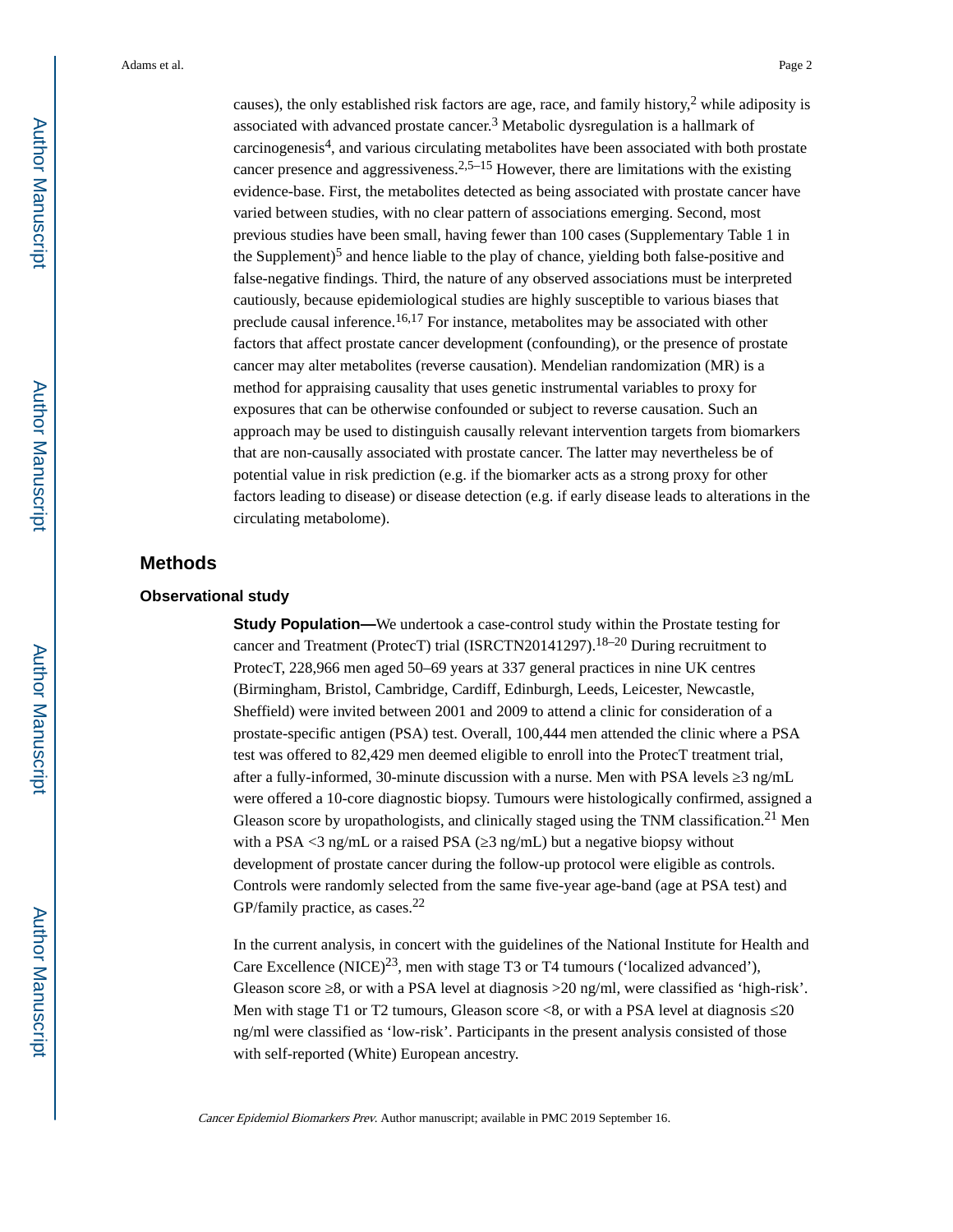#### **Ethics**

All men provided written informed consent prior to inclusion into ProtecT. The Trent Multicentre Research Ethics Committee (MREC) approved ProtecT (MREC/01/4/025) and the linked ProMPT study, which collected biological material (MREC/01/4/061), including serum used for the present study of metabolites.

#### **Laboratory Analyses**

Two hundred and twenty-seven quantified metabolic traits (henceforth "metabolites") were obtained per sample of serum using a proton nuclear magnetic resonance (NMR) spectroscopy-based metabolomics platform (Nightingale Health, Helsinki, Finland). Details of the methodology have been described elsewhere.<sup>24</sup> Briefly, 100  $\mu$ L serum was mixed with sodium phosphate buffer and transferred to NMR tubes using an eight-channel, Varispan Janus liquid handling robot (PerkinElmer). Two 1D NMR spectra were acquired using a 500 MHz Bruker Avance III HD spectrometer and analysed bioinformatically for absolute quantification of lipoprotein subclasses, their particle concentrations and composition, lipoprotein particle size, apolipoprotein A-I and B, multiple cholesterol and triglyceride measures, albumin, various fatty acids, as well as numerous low-molecular-weight metabolites covering amino acids (including branched-chained and aromatic), glycolysisrelated measures, and ketone bodies. The method has been widely used in epidemiological research and recently reviewed.<sup>24,25</sup>

#### **Statistical Analysis**

All analyses were performed using R (version 3.4.1). Two thousand two hundred and ninetyone men with screen-detected prostate cancer (348 high-risk; 1939 low-risk) and 2,661 controls had NMR metabolites measured in ProtecT. The distribution of baseline characteristics in cases versus controls was compared using Wilcoxon rank sum tests for continuous variables and a Chi-squared statistic for categorical variables. Multiple imputation using the 'mice' R package, and based on a subset of 78 metabolites chosen at random (given imputation constraints), was used to impute family history of prostate cancer, unknown for 11% of participants. Family history and age were selected as covariates in multi-variable models of prostate cancer risk, as those factors are strongly associated with prostate cancer and are potential confounders of the exposure-outcome relationship. We also adjusted for the primary-care centre where patients were registered. Metabolite trait concentrations/ratios were log-transformed and then scaled to standard-deviation scores to allow direct comparison of the magnitude of the effect of traits with different units on prostate cancer. A dictionary of metabolic traits with units before standardization is available in Supplementary Table 2 in the Supplement.

Multivariable logistic regression was performed to compare the odds of total prostate cancer (versus controls) per log-transformed, then standard-deviation-scaled metabolite concentration, such that each metabolite has a standard deviation of one. As a sensitivity analysis, we also examined the odds of prostate cancer by high-and low-risk case status and performed tests of the differences between odds ratios (took the absolute difference between the odds ratios (δ); calculated the standard error (SE) for  $\delta$  using the SEs from each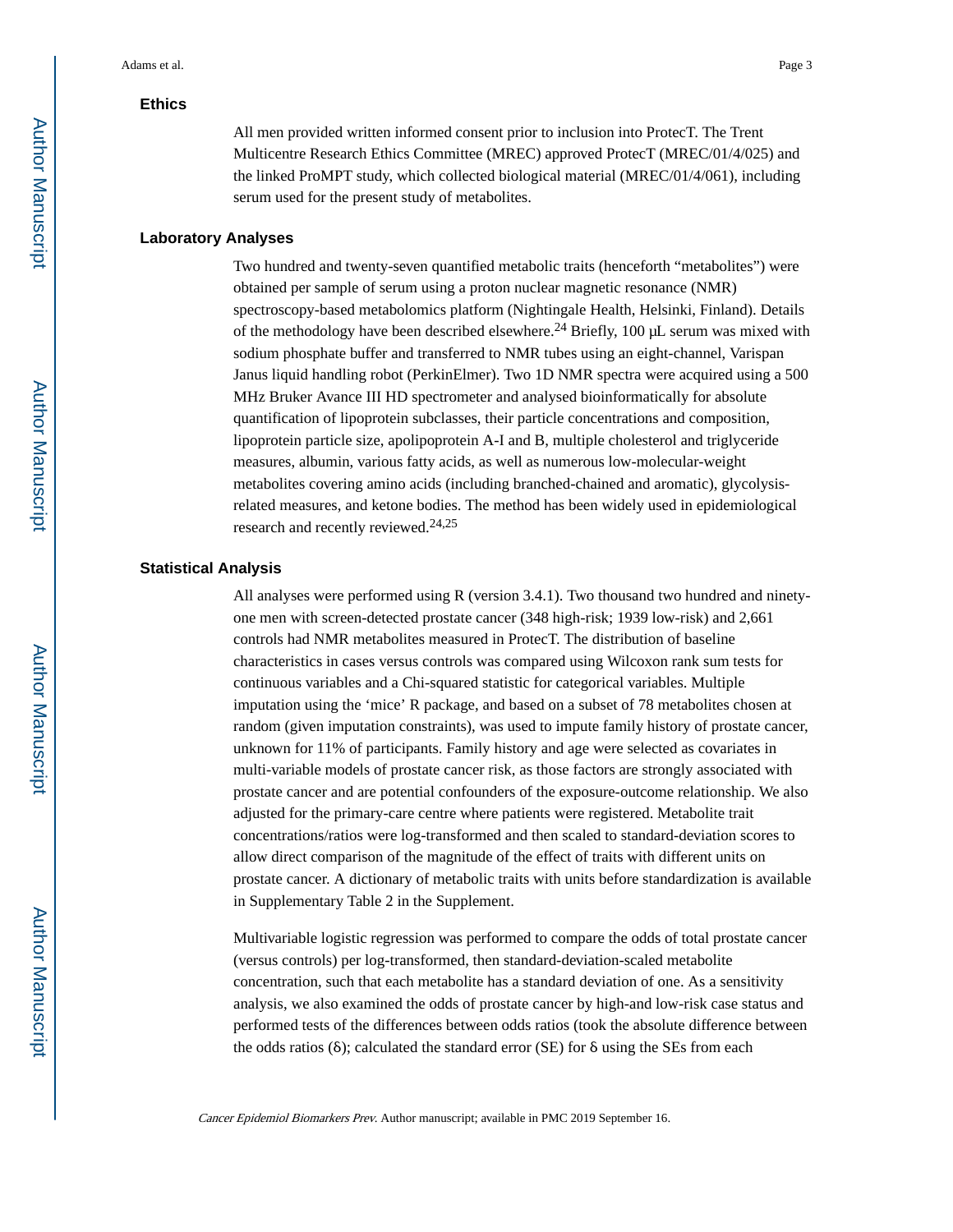comparison set, such that *S*  $E_1^2$  and *S*  $E_2^2$ <br>and second comparison sets...  $\sqrt{SE_1^2 + S}$  $^2$  and  $\mathcal{S}F^2$ and *S*  $E_2^2$  refer res  $\frac{2}{2}$  refer respectively to the SEs of the first comparison and second comparison sets,  $\sqrt{S E_1^2 + S E_2^2}$ ; calculated z scores,  $\frac{\delta}{S E(\delta)}$ ; and c e SEs of the fi<br> $\frac{\delta}{SE(\delta)}$ ; and cal<br>odds ratios fo ; and calculated p-values for the z scores) for the following comparisons: differences in odds ratios for high-risk results and total results, the low-risk results and total results, and high-risk and low-risk results. In addition (also as a sensitivity analysis) we examined the correlation between the metabolites and PSA, given that our population of participants was screen-(PSA) detected.

To account for multiple testing and the correlation between the metabolic measures, principal component analysis was carried out on z-scored metabolic trait data.<sup>26</sup> We calculated that the first 37 principal components explained >99% of the variance in the data and set our statistical threshold top  $\lt$  0.05/37 (=0.0014), equivalent to p $\lt$ 0.05 after adjusting for multiple testing.

#### **Causal Analysis**

To assess causality, we used MR, a causal analysis method which exploits the random assortment of alleles in an instrumental variable (IV) framework to address confounding and reverse causation that preclude causal inference in observational studies.<sup>27,28</sup> Germline genetic variants associated with each metabolite of interest can serve as proxies (IVs) for those metabolites in models examining the causal effects of metabolic traits on prostate cancer, if a number of assumptions are met: i) the IVs (genetic variants) are robustly associated with metabolites; ii) the IVs are independent of confounders of the metabolites and prostate cancer; and iii) the IVs are not pleiotropically associated with the prostate cancer; i.e. they are associated with prostate cancer only through the metabolites they are instrumenting and not associated with prostate cancer through other exposures.<sup>29</sup>

From the literature, we know there are strong associations between single-nucleotide polymorphisms (SNPs) and metabolite levels;<sup>30–33</sup> therefore, these SNPs can serve as instruments in Mendelian randomization analyses.34–36 For instance, the median proportion of variance explained for metabolite associations in Kettunen et al. (2016) was 5% and ranged from 0.2% for acetoacetate to 12.5% for glycine.<sup>33</sup> To implement MR, we identified independent (those not in linkage disequilibrium;  $r2 < 0.01$ ) SNPs that were robustly associated at genome-wide signficance (i.e. p-value  $\lt 5\times10-8$ ) with metabolites in the Kettunen et al. (2016) genome-wide association study (GWAS) of 123 circulating metabolites in 24,925 participants from 14 European cohorts.33 These SNPs were chosen as IVs for our metabolites. We could not instrument 113 of the 227 NMR-quantified metabolic traits; sixty five of these traits were ratio measures not included in the GWAS and 48 were other types of traits that had no genetic proxy.

To leverage power from large samples, we performed two-sample  $MR$ ,  $^{27,37,38}$  whereby we obtained summary data on the effects of the SNPs that acted as genetic instruments for each metabolite on prostate cancer from a separate data source, the Prostate Cancer Association Group to Investigate Cancer Associated Alterations in the Genome (PRACTICAL) consortium. This consortium involved 52 prostate cancer case-control studies on which genome-wide association studies (GWAS) had been conducted.39–44 The current MR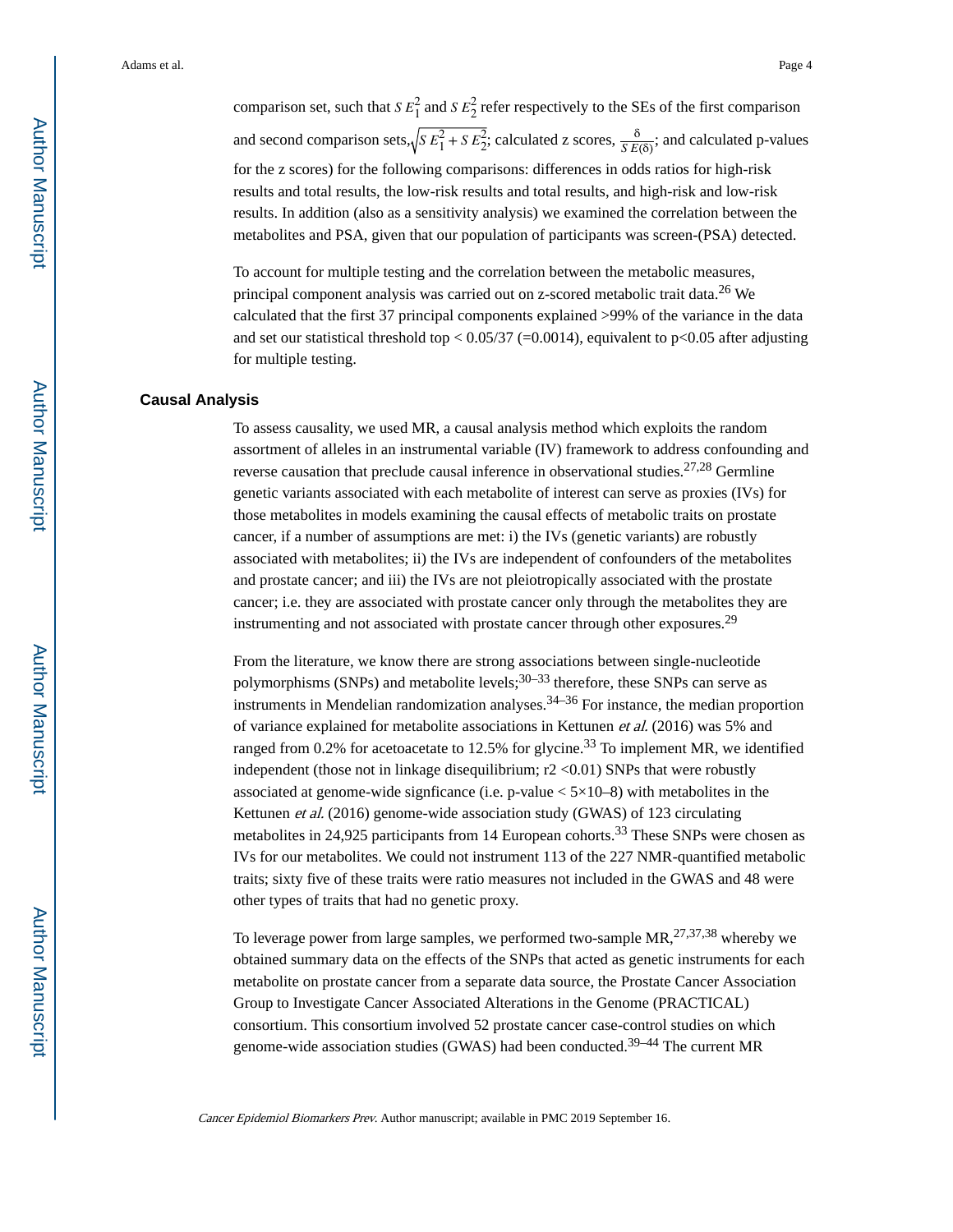analysis was based on 44,825 prostate cancer cases and 27,904 controls from within 48 of the 52 PRACTICAL cohorts of men with European ancestry.

To implement MR, we undertook the following process for each of the SNPs identified as a proxy for each metabolite: we extracted the effect and non-effect allele, and the log odds ratio (OR) and standard error per copy of the effect allele from the PRACTICAL GWAS. We used these data to construct our genetic instruments for our circulating metabolic traits and calculated the log OR for prostate cancer per standard deviation (SD) increase in metabolic measure levels using the two-sample MR Maximum likelihood estimator.45 (Supplementary Table 3 in the Supplement contains the characteristics of the genetic variants associated with metabolites that were selected as instruments.) In computing the effect estimates based on MR, the effect estimates for each SNP-prostate cancer association were meta-analysed.

Two-sample MR analyses were performed in R using the TwoSampleMR package<sup>46</sup>.

#### **Results**

#### **Characteristics of men in the ProtecT study**

Table 1 compares the distribution of selected characteristics in cases versus controls. The median age (63 years) and body mass index (BMI, 27 kg/m2) were the same, but more cases than controls had a family history of prostate cancer (8% versus  $5\%$ ; p <0.001).

#### **Observational associations of metabolic traits on prostate cancer (ProtecT)**

Thirty-five metabolites were associated with odds of prostate cancer at p <0.0014 (Table 2, Figure 1, and Supplementary Table 4 in the Supplement). The following increased the odds of prostate cancer: i) Lipids and lipoprotein particle concentration, specifically, total lipids (TL) in small high-density lipoprotein (HDL) and concentration of small HDL particles; ii) Total cholesterol (TC) and TC compositional ratios, namely, TC in HDL3, TC in medium low-density lipoprotein (LDL), small HDL, and small LDL; and TC:TL ratios in medium LDL, small HDL, small LDL, and small very low-density lipoprotein (VLDL); iii) Cholesterol esters (CE) and CE compositional ratios, specifically: CE in medium LDL, small HDL, and small LDL; CE-to-TL ratios in medium LDL, CE:TL ratios in small HDL and small LDL; iv) Free cholesterol (FC) and a FC compositional ratios, namely, FC in IDL, large LDL, and medium HDL, and FC-to-TL ratio in medium HDL; v) Phospholipids (PL) and PL compositional ratios, including: PL in intermediate-density lipoprotein (IDL) and very small VLDL, and PL:TL ratios in medium VLDL and very small VLDL; vi) and the protein albumin; vii) the ratio of omega-6 fatty acids (FA) to total FA.

The following decreased the odds of total prostate cancer: VLDL particle size, PL-to-TL ratios in medium LDL; triglycerides (TG)-to-total lipid ratios in small and medium VLDL; amino acids (AA), specifically, the branched-chain AA, isoleucine, leucine, and valine, and the aromatic AA tyrosine; and saturated FA-to-total FA.

In the sensitivity analysis of the effect of metabolic traits on high-risk prostate cancer versus controls, albumin was associated with high-risk case status (OR 1.12; 95% CI 1.08–1.36; p<0.0014); 138 (61%) had ORs reversed from those in the combined (total, case-control)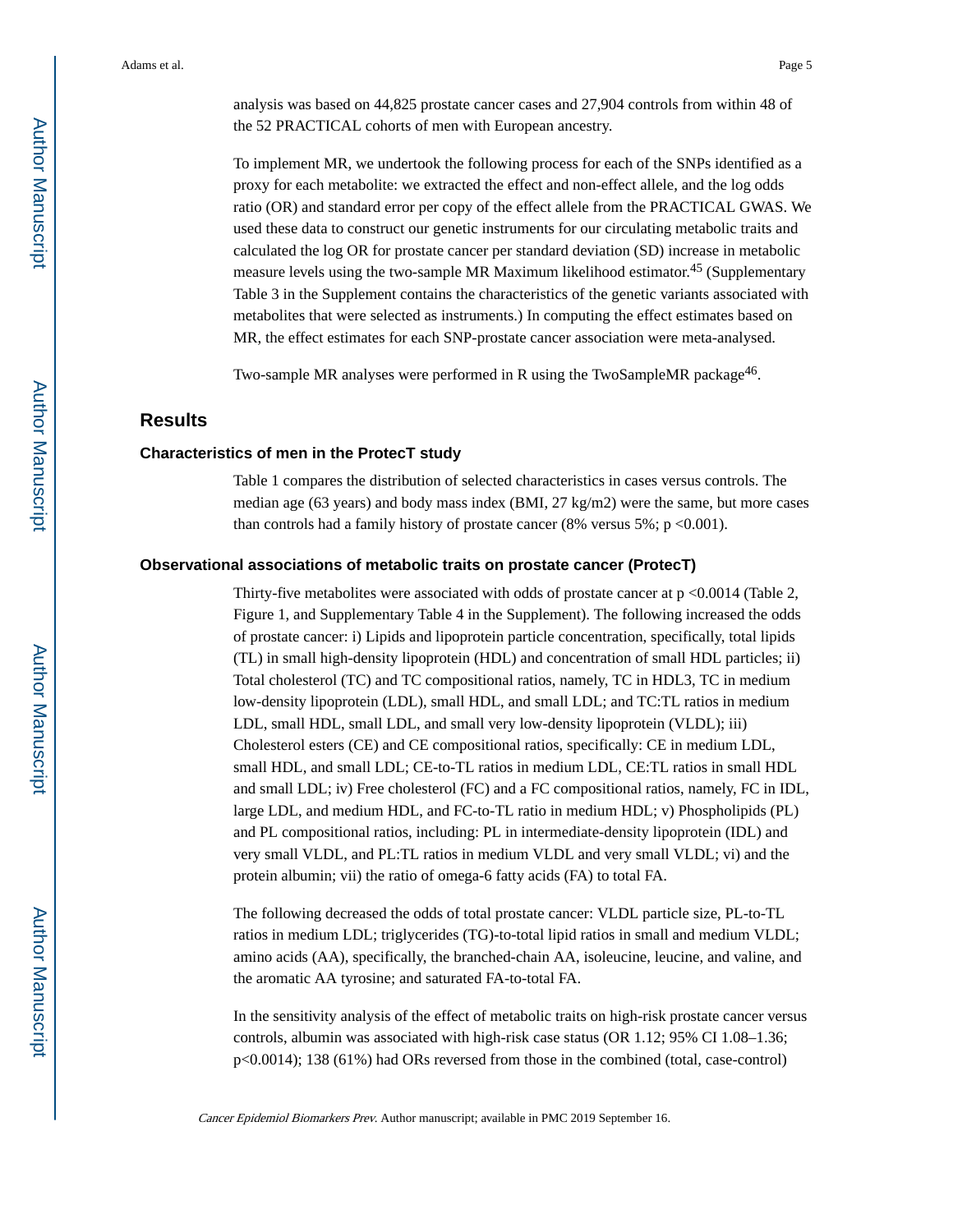analysis; and, though 53 ORs were statistically different from those in the total analysis (pvalue threshold <0.05), none of the differences survived multiple comparisons (p<0.05/227; 0.0002). (Supplementary Tables 5 and 6 in the Supplement). Consistent with these results, in the comparison of high-versus low-risk ORs, 78 metabolites had ORs that were statistically different at the <0.05 threshold and two at the multiple-testing threshold (p-value <0.0002: TC:TL in small HDL and PL:TL in small HDL); 63% of metabolites had directionally reversed ORs. Notably, among the 35 top metabolites in the total analysis, eight were included in the set of those with statistically different ORs in the high-versus low-risk comparison (p-value for multiple testing set to 0.05/35=0.0014) (Supplementary Tables 7 and 8 in the Supplement). Conversely, the sensitivity analysis for the effect of metabolites on low-risk prostate cancer (versus controls) revealed patterns of association that mirrored the magnitude and direction of effects observed for the total analysis versus controls; only four (0.02%) metabolites in the low-risk analysis had ORs directionally reversed from those in the total analysis; and none of the ORs were statistically different from those in the total analysis (p-value  $\langle 0.05 \rangle$  (Supplementary Tables 9 and 10 in the Supplement>).

None of the metabolite-PSA correlations exceeded |0.06| (Supplementary Table 11 in the Supplement).

#### **Mendelian randomization causal analysis (PRACTICAL)**

Fourteen of the top 35 metabolites observationally associated with total prostate cancer were analysable using MR. Of the 14 metabolites that were instrumental, none appear causal for prostate cancer risk (Figure 2, Supplementary Table 12 and 13 in the Supplement).

### **Discussion**

#### **Main findings**

We identified 35 potential biomarkers for prostate cancer. The majority of these were cholesterols, followed by glycerides and phospholipids. Steroid hormones, including androgens that drive prostate cancer, are derived from cholesterol,  $47$  and high levels of cholesterol are required by rapidly proliferating cells.48 Hence, it is possible that our findings point to the underlying relationship between prostate cancer and androgens. Moreover, the observed effects appear to be driven solely by the low-risk cases, which were more abundant in our screen-detected cohort. The weak correlations between the metabolites and PSA suggest that our findings are not a bi-product of screening.

Fifteen of the top non-instrumented metabolites were ratios, which means that we were able to test the causal effects for the majority (70%) of our top metabolites that were not ratios (14/20).

#### **Comparison with previous literature**

A few recent studies have explored the relationship between serum metabolites and prostate cancer using metabolites detected from chromatography-mass spectrometry.2,14,15 In a pilot study, Mondul et al. (2014) compared 420 metabolic compounds in fasting serum collected prospectively from 74 clinically detected prostate cancer cases and 74 matched controls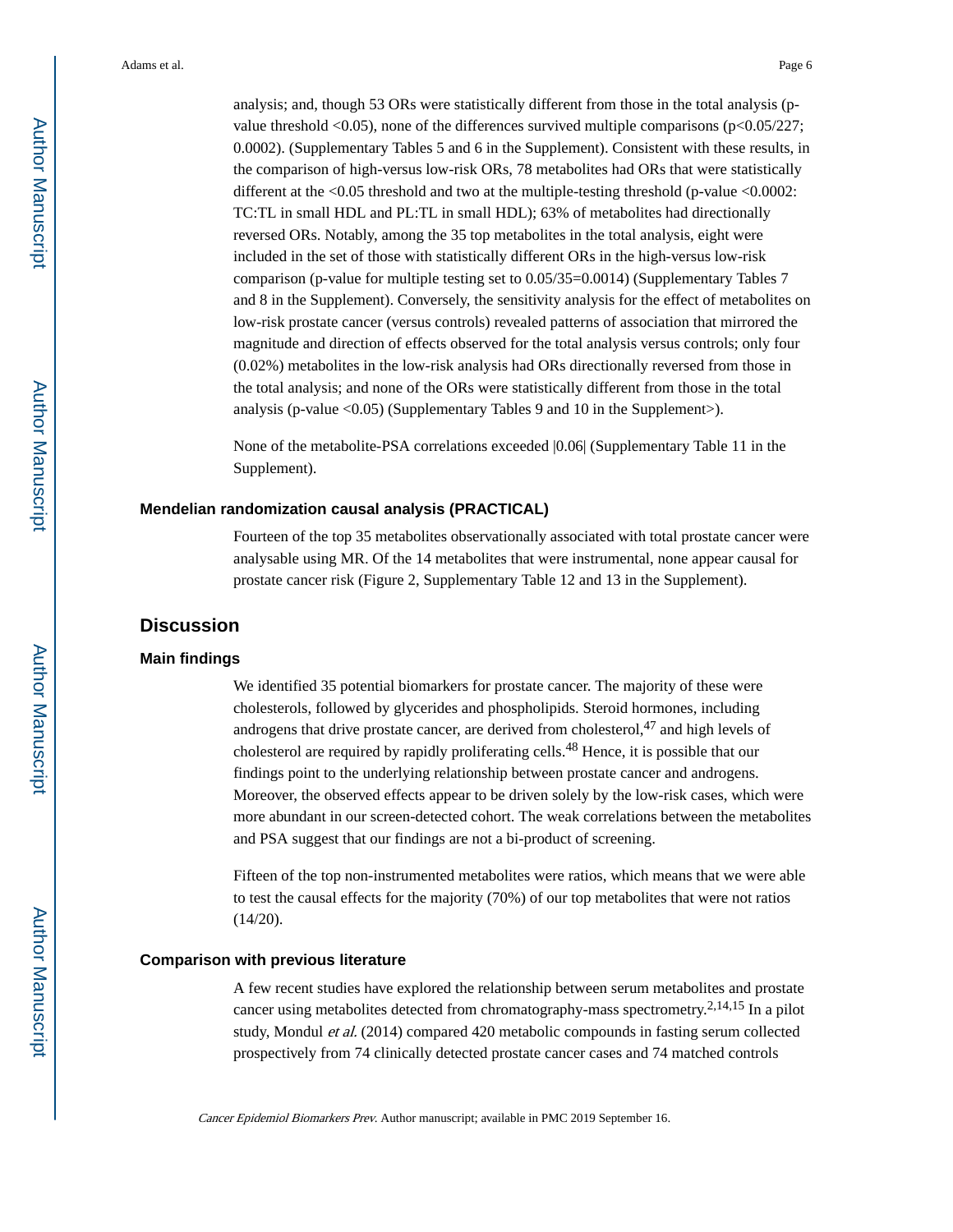within the Alpha-Tocopherol, Beta-Carotene Cancer Prevention Study (ATBC) cohort. In their study, circulating 1-stearoylglycerol (1-SG) was inversely associated with prostate cancer (OR  $0.34$ ,  $95\%$  CI  $0.20-0.58$ ).<sup>15</sup> In the present study, we did not quantify 1-SG. In their replication study, also within the ATBC cohort, Mondul et al. (2015) analysed fasting serum collected prospectively for 626 metabolic compounds in 200 clinically detected cases and 200 matched controls.14 Notably, there was no overlap between the findings of the present study and those of Mondul et al. (2015).<sup>14</sup>

Similarly, Huang et al. (2016) undertook an investigation of prostate cancer within the Prostate, Lung, Colorectal, and Ovarian Cancer Screening Trial (PLCO), for which they prospectively examined 695 known serum metabolites in 380 screen-detected cases and 380 matched controls. Their set of top metabolites differed from both from ours and the set observed in the ATBC (clinically detected) studies.<sup>2</sup>

The present study differed from both the two ATBC and the PLCO metabolome studies studies perhaps the most comparable to ours— in that, instead of using chromatographymass spectrometry to detect agnostically any measurable serum metabolites, we used a quantitative high-throughput NMR metabolomics platform with a pre-chosen set of metabolites that cover metabolic pathways for lipoprotein lipids and subclasses, fatty acids, amino acids, and glycolysis precursors. As such, some of the deviation between our findings and theirs are explained by this—we examined different sets of metabolites. Another difference is that the ATBC and PLCO studies were prospective and the observational portion of the present study is cross-sectional.

We observed a family history of prostate cancer in 8% of cases, likely reflecting that they were identified in a screening versus a clinical setting.

#### **Strengths**

Our analysis uses MR to interrogate whether some of our top findings (those with genetic instruments) appear causal. It is the first study of circulating metabolic traits and prostate cancer to do so. Moreover, it is the largest (more than 4x larger than the largest previous study<sup>2</sup>) examination of the role of circulating metabolites in prostate cancer, and it yielded novel and promising associations with metabolic traits that may be useful clinically as biomarkers to better distinguish presence of disease and disease severity.

#### **Limitations**

Our study has a few limitations. As the blood samples were collected at diagnosis for cases, we were unable to determine the direction of causality in our observational analyses. Likewise, there is potential, due to the way we selected our controls [men with PSA <3 ng/mL or a raised PSA ( $\sqrt{3}$  ng/mL) and negative biopsy] for there to be some misclassification of case status. Use of MR, at least for the instrumentable metabolites, allowed us, nonetheless, to appraise causality for a subset of our top findings, and we had at least 80% power to detect effect estimates within the range of those observed in our observational analysis for most metabolites. Another limitation is that there was a lack of specificity for many of the available genetic instruments, potentially biasing our causal analysis towards the null. Given this, while our MR found no evidence for causality, future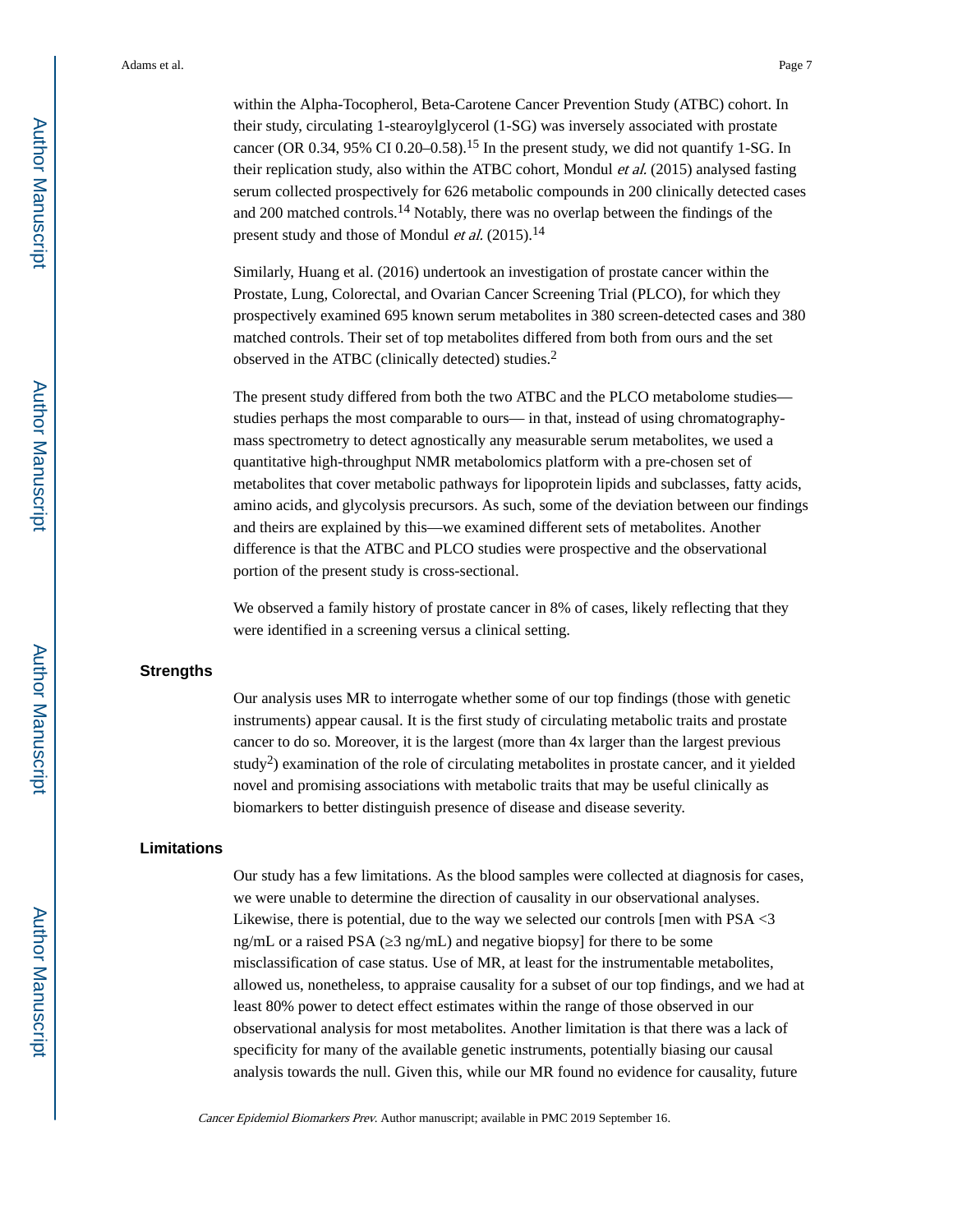MR analyses containing a larger number of specific genetic instruments for the metabolites are needed to strengthen causal assessment of the role of the metabolites we have detected as marking the presence of prostate cancer.

## **Conclusion**

We identified 35 circulating metabolites associated with prostate cancer presence, but found no evidence of causality for those 14 testable with MR. Thus, the 14 metabolites tested with MR are unlikely to be mechanistically important in prostate cancer risk. We cannot speculate about the causality for those not tested with MR.

## **Supplementary Material**

Refer to Web version on PubMed Central for supplementary material.

## **Authors**

Charleen D. Adams<sup>1,2</sup>, Rebecca Richmond<sup>1,2</sup>, Diana L. Santos Ferreira<sup>1,2</sup>, Wes Spiller<sup>1,2</sup>, Vanessa Tan<sup>1,2</sup>, Jie Zheng<sup>1,2</sup>, Peter Würtz<sup>4</sup>, Jenny Donovan<sup>2</sup>, Freddie Hamdy<sup>5</sup>, David Neal<sup>5</sup>, J. Athene Lane<sup>2,3</sup>, George Davey Smith<sup>1,2,3</sup>, Caroline Relton<sup>1,2,3</sup>, Rosalind A. Eeles<sup>6,7</sup>, Christopher A. Haiman<sup>8</sup>, Z Sofia Kote-Jarai<sup>6</sup>, Fredrick R. Schumacher<sup>9,10</sup>, Ali Amin Al Olama<sup>11,12</sup>, Sara Benlloch<sup>6,11</sup>, Kenneth Muir<sup>13,14</sup>, Sonja I. Berndt<sup>15</sup>, David V. Conti<sup>8</sup>, Fredrik Wiklund<sup>16</sup>, Stephen J. Chanock<sup>15</sup>, Susan Gapstur<sup>17</sup>, Victoria L. Stevens<sup>17</sup>, Catherine M. Tangen<sup>18</sup>, Jyotsna Batra<sup>19,20</sup>, Judith A. Clements<sup>19,20</sup>, Henrik Gronberg<sup>16</sup>, Nora Pashayan<sup>21,22</sup>, Johanna Schleutker<sup>23,24</sup>, Demetrius Albanes<sup>15</sup>, Alicja Wolk<sup>25</sup>, Catharine M.L. West<sup>26</sup>, Lorelei A. Mucci<sup>27</sup>, Géraldine Cancel-Tassin<sup>28,29</sup>, Stella Koutros<sup>15</sup>, Karina Dalsgaard Sorensen<sup>30,31</sup>, Lovise Maehle<sup>32</sup>, Ruth C. Travis<sup>33</sup>, Robert J. Hamilton<sup>34</sup>, Sue Ann Ingles<sup>8</sup>, Barry S. Rosenstein<sup>35,36</sup>, Yong-Jie Lu<sup>37</sup>, Graham G. Giles<sup>38,39</sup>, Adam S. Kibel<sup>40</sup>, Ana Vega<sup>41</sup>, Manolis Kogevinas<sup>42,43,44,45</sup>, Kathryn L. Penney<sup>47</sup>, Jong Y. Park<sup>47</sup>, Janet L. Stanford<sup>48,49</sup>, Cezary Cybulski<sup>50</sup>, Børge G. Nordestgaard<sup>51,52</sup>, Hermann Brenner<sup>53,54,55</sup>, Christiane Maier<sup>56</sup>, Jeri Kim<sup>57</sup>, Esther M. John<sup>58,59</sup>, Manuel R. Teixeira<sup>60,61</sup>, Susan L. Neuhausen<sup>62</sup>, Kim De Ruyck<sup>63</sup>, Azad Razack<sup>64</sup>, Lisa F. Newcomb<sup>48,65</sup>, Davor Lessel<sup>66</sup>, Radka P. Kaneva<sup>67</sup>, Nawaid Usmani<sup>68,69</sup>, Frank Claessens<sup>70</sup>, Paul A. Townsend<sup>71</sup>, Manuela Gago Dominguez<sup>72,73</sup>, Monique J. Roobol<sup>74</sup>, Florence Menegaux<sup>75</sup>, Kay-Tee Khaw<sup>76</sup>, Lisa A. Cannon-Albright<sup>77,78</sup>, Hardev Pandha<sup>79</sup>, Stephen N. Thibodeau<sup>80,\*</sup>, Richard M. Martin1,2,3 **PRACTICAL consortium**

## **Affiliations**

<sup>1</sup>MRC Integrative Epidemiology Unit at the University of Bristol, Bristol, United Kingdom <sup>2</sup>University of Bristol, Bristol, United Kingdom. <sup>3</sup>Bristol National Institute of Health Research Biomedical Research Centre <sup>4</sup>Research Programs Unit, Diabetes and Obesity, University of Helsinki, Helsinki, Finland and Nightingale Health Ltd., Helsinki, Finland. <sup>5</sup>Nuffield Department of Surgical Sciences, University of Oxford, Oxford, UK, Faculty of Medical Science, University of Oxford, John Radcliffe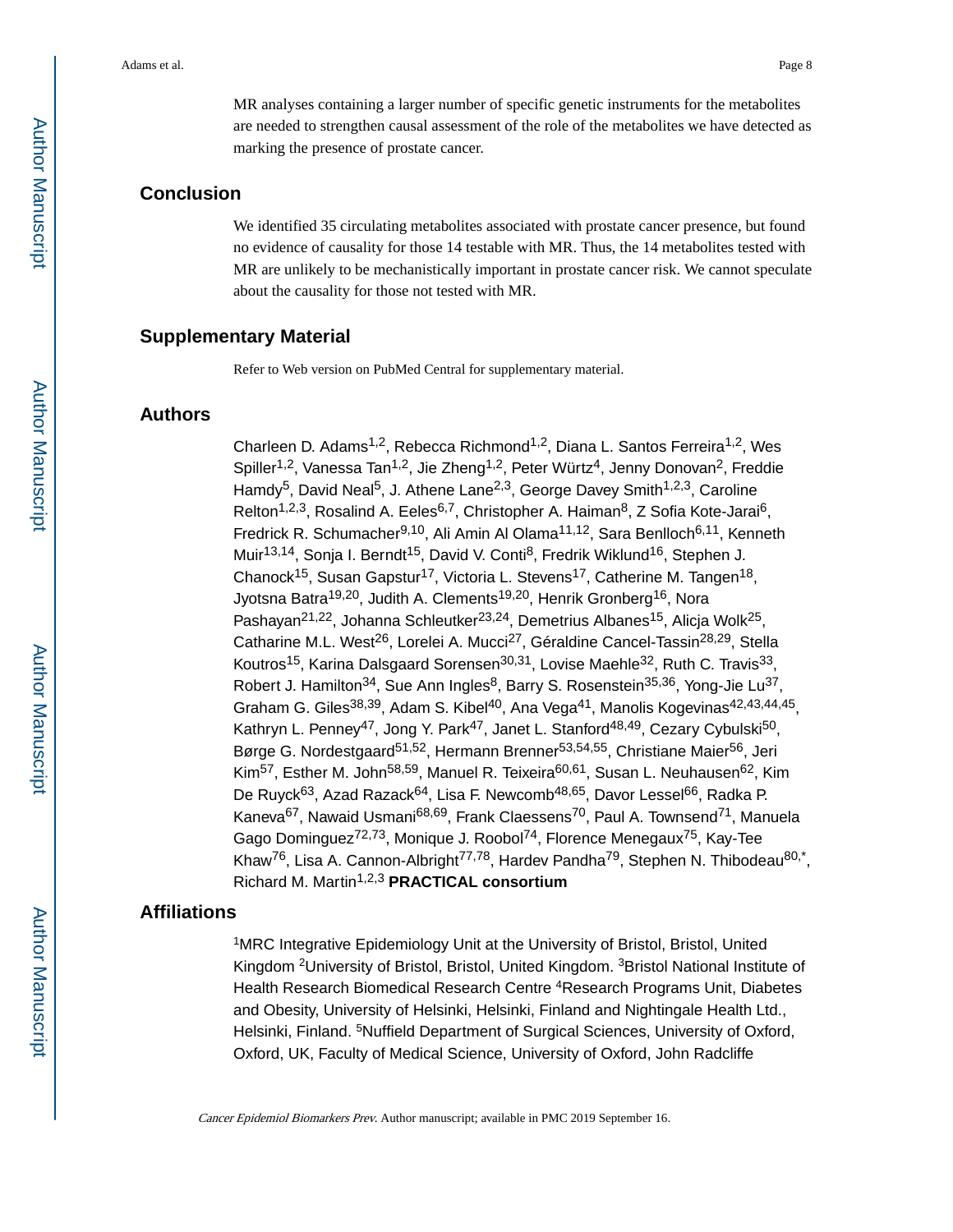Hospital, Oxford, UK. <sup>6</sup>The Institute of Cancer Research, London, UK. <sup>7</sup>Royal Marsden NHS Foundation Trust, London, UK. <sup>8</sup>Department of Preventive Medicine, Keck School of Medicine, University of Southern California/Norris Comprehensive Cancer Center, Los Angeles, CA, USA. <sup>9</sup>Department of Epidemiology and Biostatistics, Case Western Reserve University, Cleveland, OH, USA. <sup>10</sup>Seidman Cancer Center, University Hospitals, Cleveland, OH, USA. <sup>11</sup>Centre for Cancer Genetic Epidemiology, Department of Public Health and Primary Care, University of Cambridge, Strangeways Research Laboratory, Cambridge, UK. <sup>12</sup>University of Cambridge, Department of Clinical Neurosciences, Cambridge, UK. <sup>13</sup>Division of Population Health, Health Services Research and Primary Care, University of Manchester, Manchester, UK. <sup>14</sup>Warwick Medical School, University of Warwick, Coventry, UK. <sup>15</sup>Division of Cancer Epidemiology and Genetics, National Cancer Institute, NIH, Bethesda, MD, USA. <sup>16</sup>Department of Medical Epidemiology and Biostatistics, Karolinska Institute, Stockholm, Sweden. <sup>17</sup>Epidemiology Research Program, American Cancer Society, 250 Williams Street, Atlanta, GA, USA. <sup>18</sup>SWOG Statistical Center, Fred Hutchinson Cancer Research Center, Seattle, WA, USA. <sup>19</sup>Australian Prostate Cancer Research Centre-Qld, Institute of Health and Biomedical Innovation and School of Biomedical Science, Queensland University of Technology, Brisbane, Queensland, Australia. <sup>20</sup>Translational Research Institute, Brisbane, Queensland, Australia. <sup>21</sup>University College London, Department of Applied Health Research, London, UK. <sup>22</sup>Centre for Cancer Genetic Epidemiology, Department of Oncology, University of Cambridge, Strangeways Laboratory, Cambridge, UK. <sup>23</sup>Department of Medical Biochemistry and Genetics, Institute of Biomedicine, University of Turku, Finland. <sup>24</sup>Tyks Microbiology and Genetics, Department of Medical Genetics, Turku University Hospital, Finland. <sup>25</sup>Division of Nutritional Epidemiology, Institute of Environmental Medicine, Karolinska Institutet, Sweden. <sup>26</sup>Division of Cancer Sciences, University of Manchester, Manchester Academic Health Science Centre, Radiotherapy Related Research, Manchester NIHR Biomedical Research Centre, The Christie Hospital NHS Foundation Trust, Manchester, UK. <sup>27</sup>Department of Epidemiology, Harvard T.H Chan School of Public Health, Boston, MA, USA. <sup>28</sup>CeRePP, Tenon Hospital, Paris, France. <sup>29</sup>UPMC Sorbonne Universités, GRC N°5 ONCOTYPE-URO, Tenon Hospital, Paris, France. <sup>30</sup>Department of Molecular Medicine, Aarhus University Hospital, Denmark. <sup>31</sup>Department of Clinical Medicine, Aarhus University, Denmark, <sup>32</sup>Department of Medical Genetics, Oslo University Hospital, Norway. <sup>33</sup>Cancer Epidemiology Unit, Nuffield Department of Population Health University of Oxford, Oxford, UK. <sup>34</sup>Dept. of Surgical Oncology, Princess Margaret Cancer Centre, Toronto, Canada. <sup>35</sup>Department of Radiation Oncology, Icahn School of Medicine at Mount Sinai, New York, NY, USA. <sup>36</sup>Department of Genetics and Genomic Sciences, Icahn School of Medicine at Mount Sinai, New York, NY, USA. <sup>37</sup>Centre for Molecular Oncology, Barts Cancer Institute, Queen Mary University of London, John Vane Science Centre, London, UK. <sup>38</sup>Cancer Epidemiology & Intelligence Division, The Cancer Council Victoria, Melbourne, Victoria, Australia. <sup>39</sup>Centre for Epidemiology and Biostatistics, Melbourne School of Population and Global Health, The University of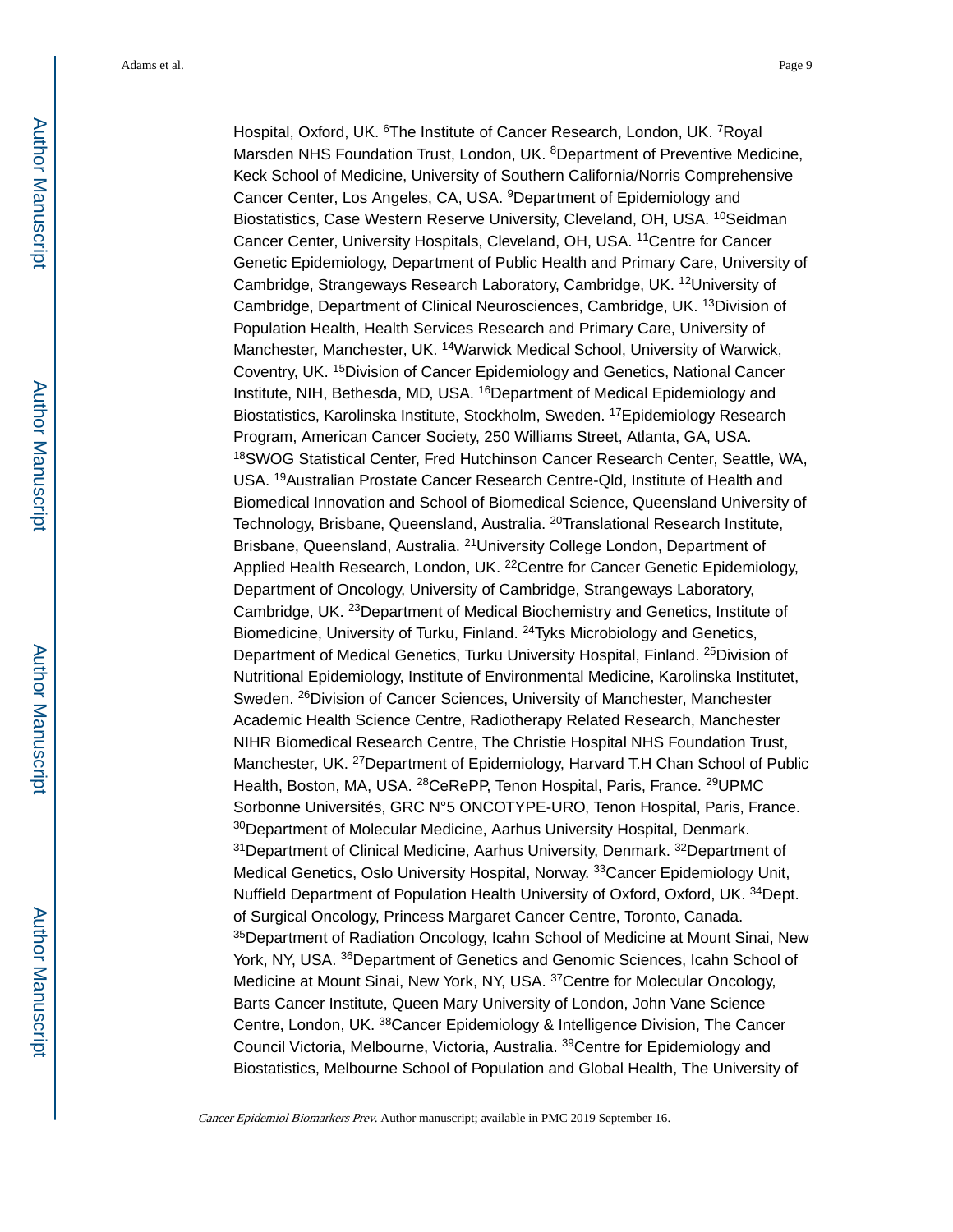Melbourne, Melbourne, Australia. <sup>40</sup>Division of Urologic Surgery, Brigham and Womens Hospital, Boston, MA, USA. <sup>41</sup>Fundación Pública Galega de Medicina Xenómica-SERGAS, Grupo de Medicina Xenómica, CIBERER, IDIS, Santiago de Compostela, Spain. <sup>42</sup>Centre for Research in Environmental Epidemiology (CREAL), Barcelona Institute for Global Health (ISGlobal), Barcelona, Spain. <sup>43</sup>CIBER Epidemiología y Salud Pública (CIBERESP), Madrid, Spain. <sup>44</sup>IMIM (Hospital del Mar Research Institute), Barcelona, Spain. <sup>45</sup>Universitat Pompeu Fabra (UPF), Barcelona, Spain. <sup>46</sup>Channing Division of Network Medicine, Department of Medicine, Brigham and Women's Hospital/Harvard Medical School, Boston, MA, USA. <sup>47</sup>Department of Cancer Epidemiology, Moffitt Cancer Center, Tampa, USA. <sup>48</sup>Division of Public Health Sciences, Fred Hutchinson Cancer Research Center, Seattle, Washington, USA. <sup>49</sup>Department of Epidemiology, School of Public Health, University of Washington, Seattle, Washington, USA. 50International Hereditary Cancer Center, Department of Genetics and Pathology, Pomeranian Medical University, Szczecin, Poland. <sup>51</sup> Faculty of Health and Medical Sciences, University of Copenhagen, Denmark. <sup>52</sup>Department of Clinical Biochemistry, Herlev and Gentofte Hospital, Copenhagen University Hospital, Herlev, Denmark. <sup>53</sup>Division of Clinical Epidemiology and Aging Research, German Cancer Research Center (DKFZ), Heidelberg, Germany. <sup>54</sup>German Cancer Consortium (DKTK), German Cancer Research Center (DKFZ), Heidelberg, Germany. <sup>55</sup>Division of Preventive Oncology, German Cancer Research Center (DKFZ) and National Center for Tumor Diseases (NCT), Heidelberg, Germany. 56Institute for Human Genetics, University Hospital Ulm, Ulm, Germany. 57The University of Texas MD Anderson Cancer Center, Department of Genitourinary Medical Oncology, Houston, TX, USA. <sup>58</sup>Cancer Prevention Institute of California, Fremont, CA, USA. 59 Department of Health Research & Policy (Epidemiology) and Stanford Cancer Institute, Stanford University School of Medicine, Stanford, CA, USA. <sup>60</sup>Department of Genetics, Portuguese Oncology Institute of Porto, Porto, Portugal. <sup>61</sup>Biomedical Sciences Institute (ICBAS), University of Porto, Porto, Portugal. <sup>62</sup>Department of Population Sciences, Beckman Research Institute of the City of Hope, Duarte, CA, USA. <sup>63</sup>Ghent University, Faculty of Medicine and Health Sciences, Basic Medical Sciences, Gent, Belgium. <sup>64</sup>Department of Surgery, Faculty of Medicine, University of Malaya, Kuala Lumpur, Malaysia. 65Department of Urology, University of Washington, Seattle, WA, USA. <sup>66</sup>Institute of Human Genetics, University Medical Center Hamburg-Eppendorf, Hamburg, Germany. <sup>67</sup>Molecular Medicine Center, Department of Medical Chemistry and Biochemistry, Medical University, Sofia, Bulgaria. <sup>68</sup>Department of Oncology, Cross Cancer Institute, University of Alberta, Edmonton, Alberta, Canada. <sup>69</sup>Division of Radiation Oncology, Cross Cancer Institute, Edmonton, Alberta, Canada. <sup>70</sup>Molecular Endocrinology Laboratory, Department of Cellular and Molecular Medicine, KU Leuven, Leuven, Belgium. <sup>71</sup>Institute of Cancer Sciences, Manchester Cancer Research Centre, University of Manchester, Manchester Academic Health Science Centre, St Mary's Hospital, Manchester, UK. <sup>72</sup>Genomic Medicine Group, Galician Foundation of Genomic Medicine, Instituto de Investigacion Sanitaria de Santiago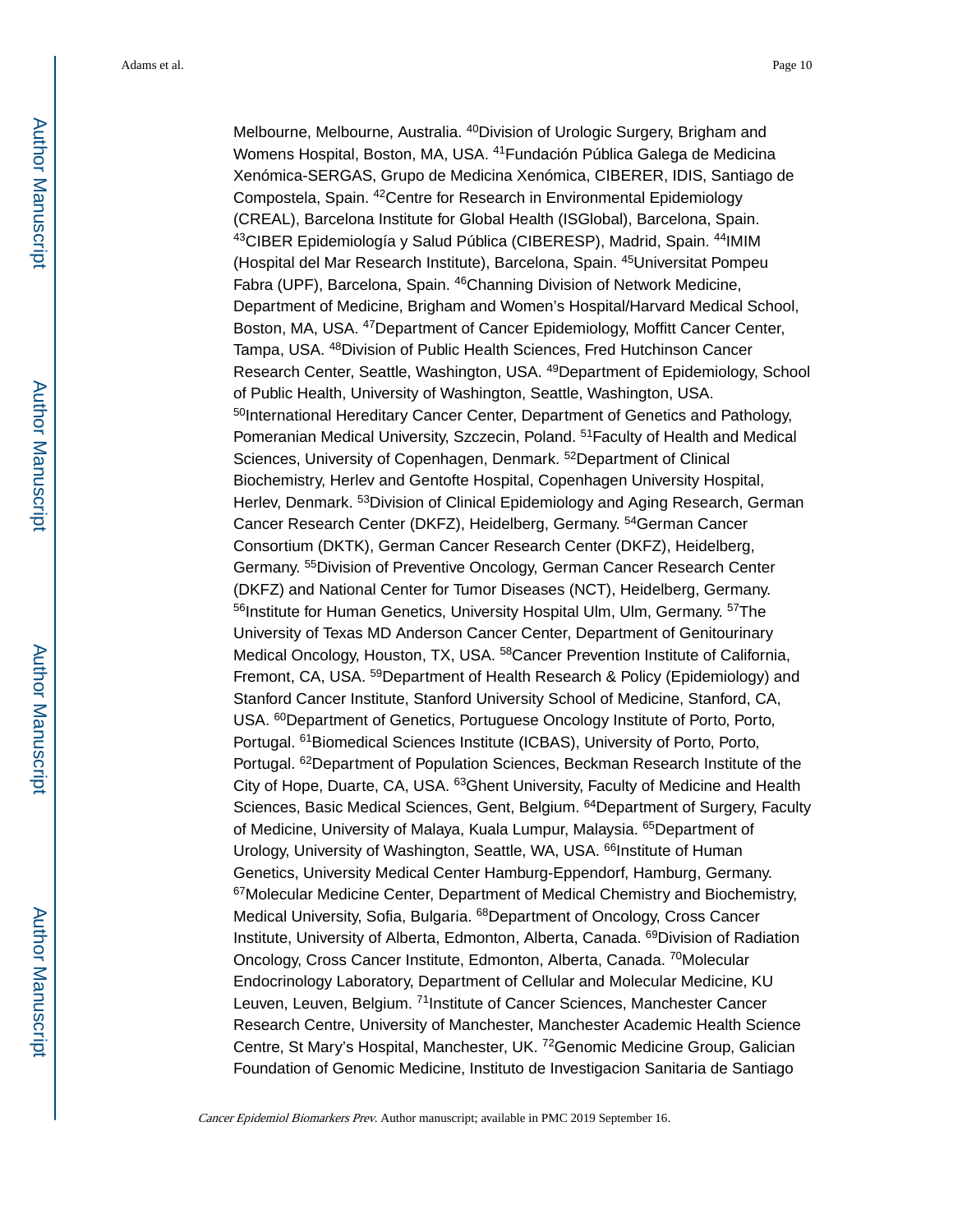de Compostela (IDIS), Complejo Hospitalario Universitario de Santiago, Servicio Galego de Saúde, SERGAS, Santiago De Compostela, Spain. <sup>73</sup>University of California San Diego, Moores Cancer Center, La Jolla, CA, USA. <sup>74</sup>Department of Urology, Erasmus University Medical Center, Rotterdam, the Netherlands. <sup>75</sup>Cancer & Environment Group, Center for Research in Epidemiology and Population Health (CESP), INSERM, University Paris-Sud, University Paris-Saclay, Villejuif, France. <sup>76</sup>Clinical Gerontology Unit, University of Cambridge, Cambridge, UK. <sup>77</sup>Division of Genetic Epidemiology, Department of Medicine, University of Utah School of Medicine, Salt Lake City, Utah, USA. <sup>78</sup>George E. Wahlen Department of Veterans Affairs Medical Center, Salt Lake City, UT, USA. <sup>79</sup>The University of Surrey, Guildford, Surrey, UK. 80 Department of Laboratory Medicine and Pathology, Mayo Clinic, Rochester, MN, USA.

#### **Acknowledgments**

#### Funding:

This work was supported by Cancer Research UK (CRUK) (C18281/A19169) and the Medical Research Council Integrative Epidemiology Unit at the University of Bristol, which is supported by the Medical Research Council (MRC) and the University of Bristol (MC\_UU\_12013/2) (author C.D.A). R.R. is supported by CRUK (C18281/ A19169) and MRC (MC\_UU\_12013/2); W.S is supported by MRC (MC\_UU\_12013/1) and a Wellcome Trust studentship (108902/15/Z); V.T. is supported by CRUK (C18281/A19169); P.W. is funded by the Academy of Finland (grant numbers: 312476 and 312477); D.N. is funded by (C11043/A4286, C18281/A8145 and C18281/ A11326); J.A.L is supported by CRUK (C18281/A19169); C.R is supported by MRC (MC\_UU\_12013/2) and CRUK (C18281/A19169); R.A.E. is supported by CRUK (C5047/A17528); Z.K-J. is supported by CRUK (C5047/ A17528); K-T.K with EPIC Norfolk is supported by grants from the MRC (MR/N003284/1; G1000143) and CRUK (14136); R.T. is supported by CRUK (C8221/A19170), CRUK (14136 for EPIC-Norfolk and C570/A16491 for EPIC-Oxford), and the MRC (1000143 for EPIC-Norfolk and MR/M012190/1 for EPIC-Oxford; R.M.M is supported by CRUK (C18281/A19169).

The National Institute for Health Research Biomedical Research Centre supported R.M.M, C.R., G.D.S. Genotyping of the OncoArray was funded by the US National Institutes of Health (NIH) [U19 CA 148537 for ELucidating Loci Involved in Prostate cancer SuscEptibility (ELLIPSE) project and X01HG007492 to the Center for Inherited Disease Research (CIDR) under contract number HHSN268201200008I]. Additional analytic support was provided by NIH NCI U01 CA188392 (PI: Schumacher). The PRACTICAL consortium was supported by Cancer Research UK Grants C5047/A7357, C1287/A10118, C1287/A16563, C5047/A3354, C5047/A10692, C16913/A6135, European Commission's Seventh Framework Programme grant agreement n° 223175 (HEALTH-F2-2009-223175), and The National Institute of Health (NIH) Cancer Post-Cancer GWAS initiative grant: No. 1 U19 CA 148537-01 (the GAME-ON initiative). We would also like to thank the following for funding support: The Institute of Cancer Research and The Everyman Campaign, The Prostate Cancer Research Foundation, Prostate Research Campaign UK (now Prostate Action), The Orchid Cancer Appeal, The National Cancer Research Network UK, The National Cancer Research Institute (NCRI) UK. We are grateful for support of NIHR funding to the NIHR Biomedical Research Centre at The Institute of Cancer Research and The Royal Marsden NHS Foundation Trust.

#### **References**

- 1. Torre LA, Bray F, Siegel RL, Ferlay J, Lortet-Tieulent J, Jemal A. Global Cancer Statistics, 2012. CA Cancer J Clin. 2015;65(2):87–108. doi:10.3322/caac.21262. [PubMed: 25651787]
- 2. Huang J, Mondul AM, Weinstein SJ, et al. Serum metabolomic profiling of prostate cancer risk in the prostate, lung, colorectal, and ovarian cancer screening trial. Br J Cancer. 2016;115(9):1087– 1095. doi:10.1038/bjc.2016.305. [PubMed: 27673363]
- 3. Markozannes G, Tzoulaki I, Karli D, et al. Diet, body size, physical activity and risk of prostate cancer: an umbrella review of the evidence. Eur J Cancer. 2016;69:61–69. doi:10.1016/j.ejca. 2016.09.026. [PubMed: 27816833]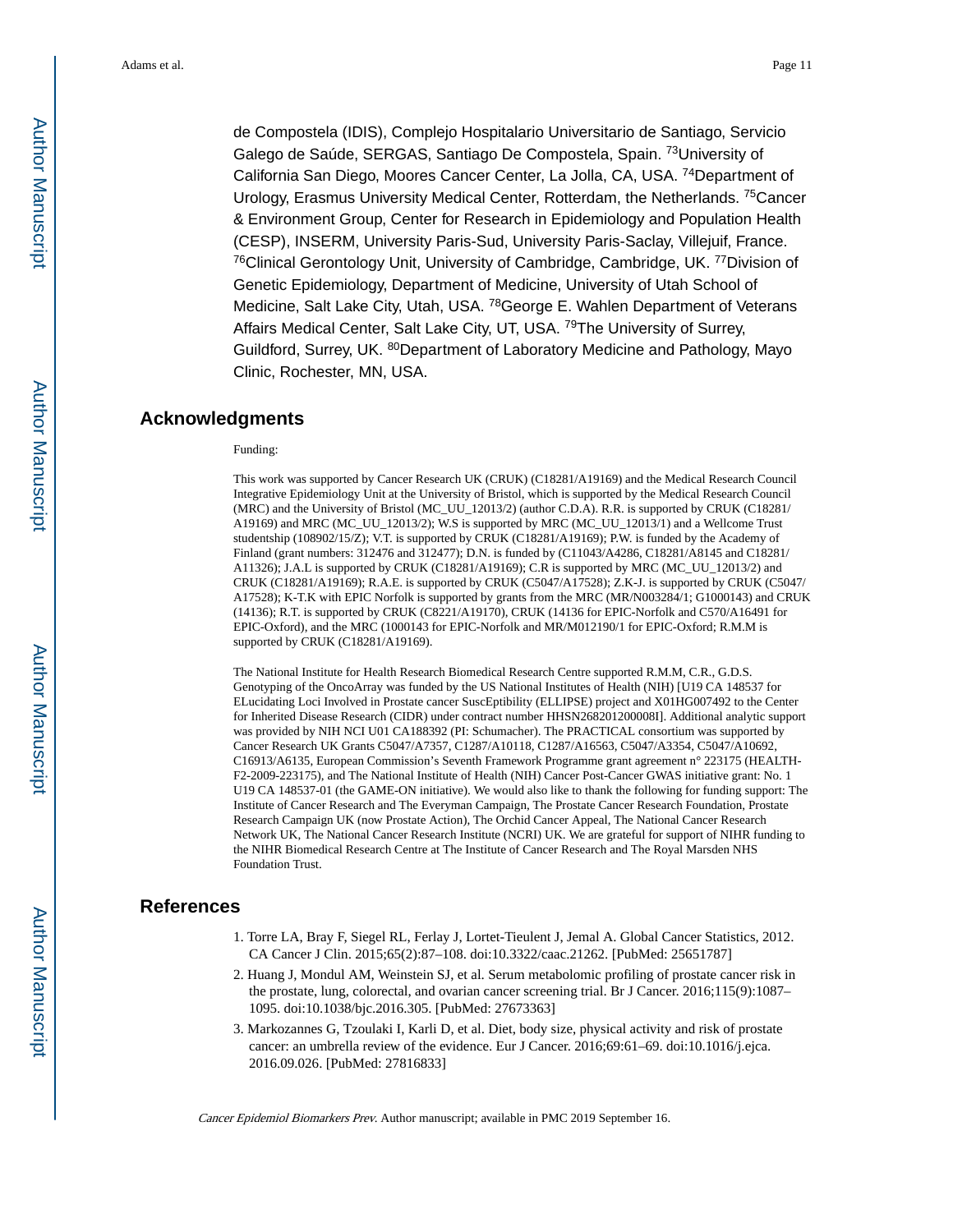- 4. Pavlova NN, Thompson CB. The emerging hallmarks of cancer metabolism. Cell Metab. 2016;23(1):27–47. doi:10.1016/j.cmet.2015.12.006. [PubMed: 26771115]
- 5. Kelly RS, Heiden MGV, Giovannucci E, Mucci LA. Metabolomic biomarkers of prostate cancer: Prediction, diagnosis, progression, prognosis, and recurrence. Cancer Epidemiol Biomarkers Prev. 2016;25(6):887–906. doi:10.1158/1055-9965.EPI-15-1223. [PubMed: 27197278]
- 6. Osl M, Dreiseitl S, Pfeifer B, et al. A new rule-based algorithm for identifying metabolic markers in prostate cancer using tandem mass spectrometry. Bioinformatics. 2008;24(24):2908–2914. doi: 10.1093/bioinformatics/btn506. [PubMed: 18815183]
- 7. Lokhov PG, Dashtiev MI, Moshkovskii SA, Archakov AI. Metabolite profiling of blood plasma of patients with prostate cancer. Metabolomics. 2010;6(1):156–163. doi:10.1007/s11306-009-0187-x.
- 8. Fan Y, Murphy TB, Byrne JC, Brennan L, Fitzpatrick JM, Watson RWG. Applying random forests to identify biomarker panels in serum 2D-DIGE data for the detection and staging of prostate cancer. J Proteome Res. 2011;10(3):1361–1373. doi:10.1021/pr1011069. [PubMed: 21166384]
- 9. Miyagi Y, Higashiyama M, Gochi A, et al. Plasma free amino acid profiling of five types of cancer patients and its application for early detection. PLoS One. 2011;6(9):1–12. doi:10.1371/ journal.pone.0024143.
- 10. Saylor P Prospective study of changes in the metabolomic profiles of men during their first three months of androgen deprivation therapy for prostate cancer. Clin Cancer Res. 2012;18(13):3677– 3685. doi:10.1158/1078-0432.CCR-11-3209.Prospective. [PubMed: 22589396]
- 11. Zhou X, Mao J, Ai J, et al. Identification of plasma lipid biomarkers for prostate cancer by lipidomics and bioinformatics. PLoS One. 2012;7(11):1–11. doi:10.1371/journal.pone.0048889.
- 12. Huang G, Liu X, Jiao L, et al. Metabolomic evaluation of the response to endocrine therapy in patients with prostate cancer. Eur J Pharmacol. 2014;729(1):132–137. doi:10.1016/j.ejphar. 2014.01.048. [PubMed: 24556387]
- 13. Zang X, Jones CM, Long TQ, et al. Feasibility of detecting prostate cancer by ultra performance liquid chromatography-mass spectrometry serum metabolomics. J Proteome Res. 2014;3(13(7)): 3444–3454.
- 14. Mondul AM, Moore SC, Weinstein SJ, Karoly ED, Sampson JN, Albanes D. Metabolomic analysis of prostate cancer risk in a prospective cohort: the alpha-tocolpherol, beta-carotene cancer prevention (ATBC) study. Int J Cancer. 2015;137(9):2124–2132. doi:10.1002/ijc.29576. [PubMed: 25904191]
- 15. Mondul AM, Moore SC, Weinstein SJ, Männistö S, Sampson JN, Albanes D. 1-Stearoylglycerol is associated with risk of prostate cancer: results from a serum metabolomic profiling analysis. Metabolomics. 2014:1–6. doi:10.1007/s11306-014-0643-0.
- 16. Fewell Z, Davey Smith G, Sterne JAC. The impact of residual and unmeasured confounding in epidemiologic studies: a simulation study. Am J Epidemiol. 2007;166(6):646–655. doi: 10.1093/aje/kwm165. [PubMed: 17615092]
- 17. Davey Smith G, Ebrahim S. Data dredging, bias, or confounding. BMJ. 2002;325(7378):1437– 1438. doi:10.1136/bmj.325.7378.1437. [PubMed: 12493654]
- 18. Lane JA, Hamdy FC, Martin RM, Turner EL, Neal DE, Donovan JL. Latest results from the UK trials evaluating prostate cancer screening and treatment: the CAP and ProtecT studies. Eur J Cancer. 2010;46(17):3095–3101. doi:10.1016/j.ejca.2010.09.016. [PubMed: 21047592]
- 19. Hamdy FC. The Prostate Testing for Cancer and Treatment (ProtecT) study: what have we learnt? BJU Int. 2016;118(6):843. doi:10.1111/bju.13699. [PubMed: 27870364]
- 20. Hamdy FC, Donovan JL, Lane JA, et al. 10-Year Outcomes after Monitoring, Surgery, or Radiotherapy for Localized Prostate Cancer. N Engl J Med. 2016;375(15):1415–1424. doi: 10.1056/NEJMoa1606220. [PubMed: 27626136]
- 21. Lane JA, Donovan JL, Davis M, et al. Active monitoring, radical prostatectomy, or radiotherapy for localised prostate cancer: study design and diagnostic and baseline results of the ProtecT randomised phase 3 trial. Lancet Oncol. 2014;15(10):1109–1118. doi:10.1016/ S1470-2045(14)70361-4. [PubMed: 25163905]
- 22. Bonilla C, Lewis SJ, Martin RM, et al. Pubertal development and prostate cancer risk: Mendelian randomization study in a population-based cohort. BMC Med. 2016;14(1):66. doi:10.1186/ s12916-016-0602-x. [PubMed: 27044414]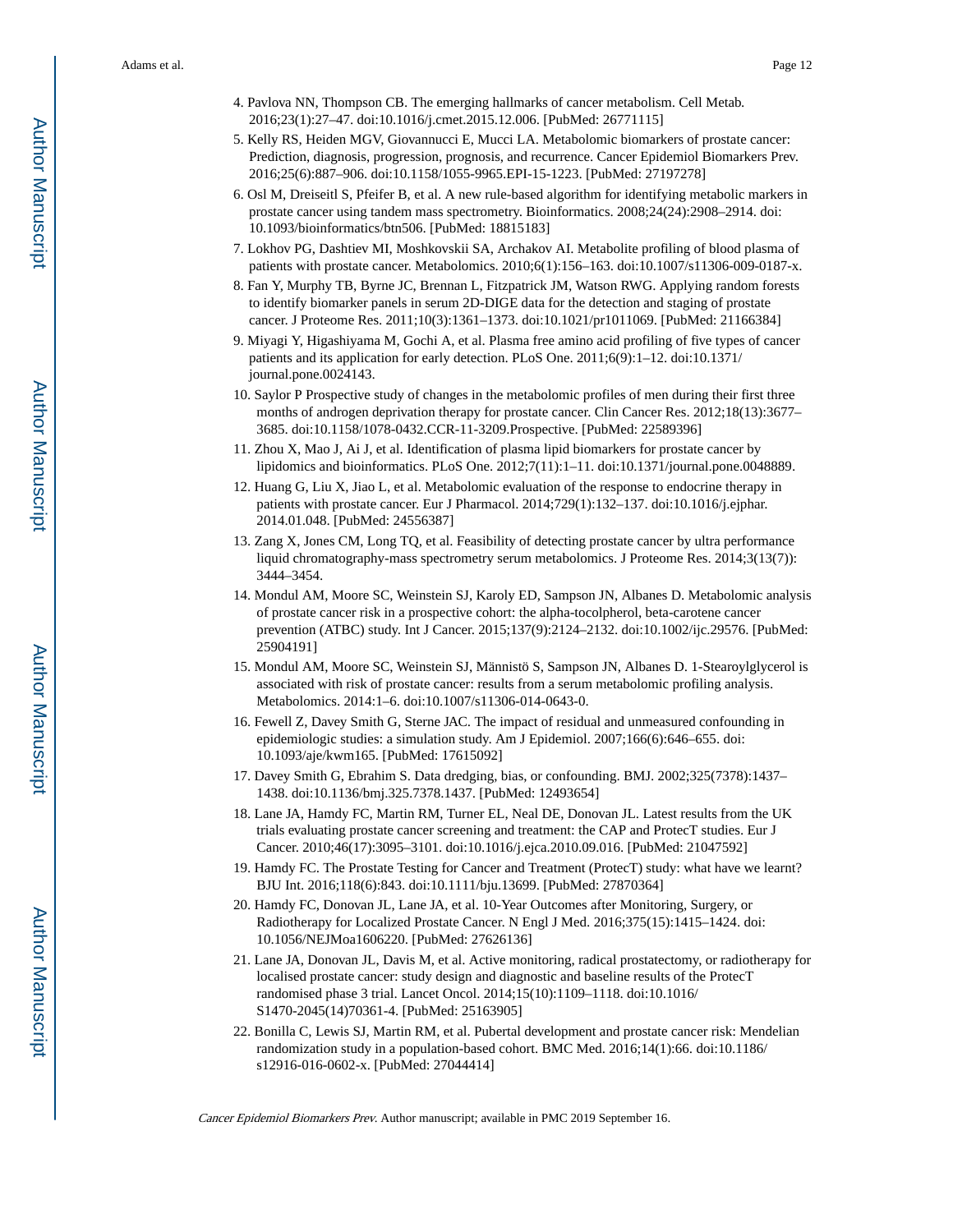- 23. National Institute For Health and Care Excellence. Prostate cancer: diagnosis and management. [https://www.nice.org.uk/guidance/cg175.](https://www.nice.org.uk/guidance/cg175) Published on January 2014. Accessed on October 10, 2017. doi:10.1016/j.juro.2007.01.121.
- 24. Würtz P, Kangas AJ, Soininen P, Lawlor DA, Davey Smith G, Ala-Korpela M. Quantitative Serum NMR Metabolomics in Large-Scale Epidemiology: a Primer on -Omic Technology. Am J Epidemiol. 2017.
- 25. Würtz P, Havulinna AS, Soininen P, et al. Metabolite profiling and cardiovascular event risk: a prospective study of 3 population-based cohorts. Circulation. 2015;131(9):774–785. doi:10.1016/ j.bbamem.2015.02.010.Cationic. [PubMed: 25573147]
- 26. Gao X, Starmer J, Martin ER. A multiple testing correction method for genetic association studies using correlated single nucleotide polymorphisms. Genet Epidemiol. 2008;32(4):361–369. doi: 10.1002/gepi.20310. [PubMed: 18271029]
- 27. Davey Smith G, Hemani G. Mendelian randomization: genetic anchors for causal inference in epidemiological studies. Hum Mol Genet. 2014;23(R1):R89–98. doi:10.1093/hmg/ddu328 [PubMed: 25064373]
- 28. Davey Smith G, Ebrahim S. "Mendelian randomization": can genetic epidemiology contribute to understanding environmental determinants of disease? Int J Epidemiol. 2003;32(1):1–22. doi: 10.1093/ije/dyg070. [PubMed: 12689998]
- 29. Didelez V, Sheehan N. Mendelian randomization as an instrumental variable approach to causal inference. Stat Methods Med Res. 2007;16(4):309–330. doi:10.1177/0962280206077743. [PubMed: 17715159]
- 30. Joshi PK, Esko T, Mattsson H, et al. Directional dominance on stature and cognition in diverse human populations. Nature. 2015. doi:10.1038/nature14618.
- 31. Petersen AK, Zeilinger S, Kastenmuller G, et al. Epigenetics meets metabolomics: an epigenomewide association study with blood serum metabolic traits. Hum Mol Genet. 2014;23(2):534–545. doi:10.1093/hmg/ddt430. [PubMed: 24014485]
- 32. Gieger C, Geistlinger L, Altmaier E, et al. Genetics meets metabolomics: a genome-wide association study of metabolite profiles in human serum. PLoS Genet. 2008;4(11):e1000282. doi: 10.1371/journal.pgen.1000282.
- 33. Kettunen J, et al. Genome-wide study for circulating metabolites identifies 62 loci and reveals novel systemic effects of LPA. Nat Commun. 2016;7:1–9. doi:10.1038/ncomms11122.
- 34. Wurtz P, Wang Q, Kangas AJ, et al. Metabolic Signatures of adiposity in young adults: Mendelian randomization analysis and effects of weight change. PLoS Med. 2014;11(12):e1001765. doi: 10.1371/journal.pmed.1001765.
- 35. Lotta LA, Scott RA, Sharp SJ, et al. Genetic predisposition to an impaired metabolism of the branched-Chain Amino Acids and risk of Type 2 diabetes: a Mendelian randomisation analysis. PLoS Med. 2016;13(11):1–22. doi:10.1371/journal.pmed.1002179.
- 36. Varbo A, Benn M, Tybjærg-Hansen A, Jørgensen AB, Frikke-Schmidt R, Nordestgaard BG. Remnant cholesterol as a causal risk factor for ischemic heart disease. J Am Coll Cardiol. 2013;61(4):427–436. doi:10.1016/j.jacc.2012.08.1026. [PubMed: 23265341]
- 37. Burgess S, Scott RA, Timpson NJ, Davey Smith G, Thompson SG. Using published data in Mendelian randomization: a blueprint for efficient identification of causal risk factors. Eur J Epidemiol. 2015;30(7):543–552. doi:10.1007/s10654-015-0011-z. [PubMed: 25773750]
- 38. Pierce BL, Burgess S. Efficient design for mendelian randomization studies: subsample and 2 sample instrumental variable estimators. Am J Epidemiol. 2013;178(7):1177–1184. doi: 10.1093/aje/kwt084. [PubMed: 23863760]
- 39. Kote-jarai Z, Easton DF, Stanford JL, et al. Multiple novel prostate cancer predisposition loci confirmed by an international study: the PRACTICAL consortium. Cancer Epidemiol Biomarkers Prev. 2008;17(8):2052–2061. doi:10.1158/1055-9965.EPI-08-0317.Multiple. [PubMed: 18708398]
- 40. Eeles RA, Kote-jarai Z, Amin A, et al. Identification of seven new prostate cancer susceptibility loci through a genome-wide association study. Nat Genet. 2010;41(10):1116–1121. doi: 10.1038/ng.450.Identification.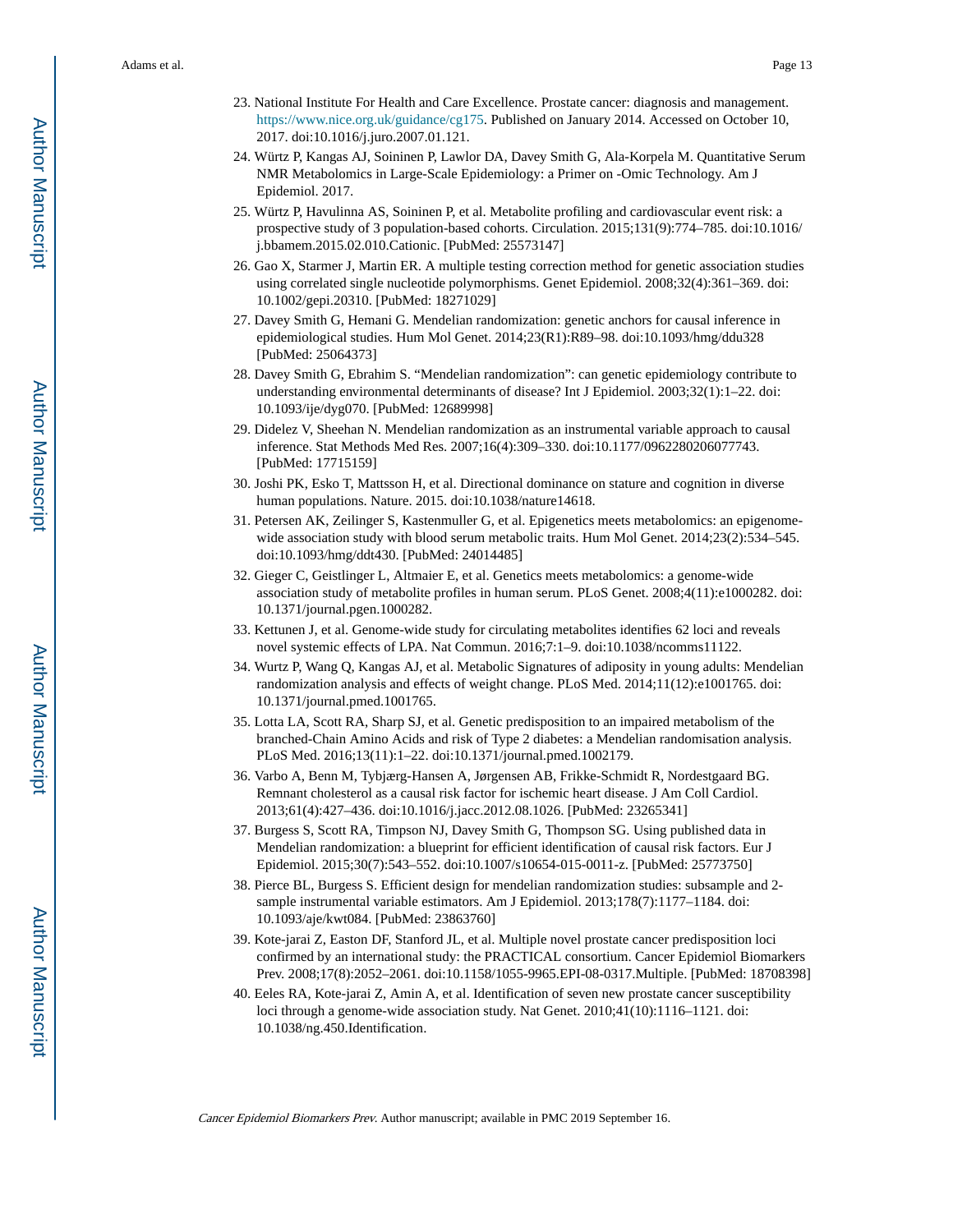- 41. Kote-Jarai Z, Olama AAA, Giles GG, et al. Seven prostate cancer susceptibility loci identified by a multi-stage genome-wide association study. Nat Genet. 2011;43(8):785–791. doi:10.1038/ng.882. [PubMed: 21743467]
- 42. Al Olama AA, Kote-Jarai Z, Schumacher FR, et al. A meta-analysis of genome-wide association studies to identify prostate cancer susceptibility loci associated with aggressive and non-aggressive disease. Hum Mol Genet. 2013;22(2):408–415. doi:10.1093/hmg/dds425. [PubMed: 23065704]
- 43. Eeles, Rosalind Aet al. Identification of 23 new prostate cancer susceptibility loci using the iCOGS custom genotyping array. Nat Genet. 2013;45(9):1–22. doi:10.1523/JNEUROSCI. 5473-10.2011.Loss. [PubMed: 23268125]
- 44. Liao F, Xu H, Torrey N, Road P, Jolla L. A meta-analysis of 87,040 individuals identifies 23 new susceptibility loci for prostate cancer. Nat Genet. 2014;46(10):1103–1109. doi:10.1126/scisignal. 274pe36.Insulin. [PubMed: 25217961]
- 45. Burgess S, Butterworth A, Thompson SG. Mendelian randomization analysis with multiple genetic variants using summarized data. Genet Epidemiol. 2013;37(7):658–665. doi:10.1002/gepi.21758. [PubMed: 24114802]
- 46. Hemani G, Zheng J, Wade KH, et al. MR-Base: a platform for systematic causal inference across the phenome using billions of genetic associations. bioRxiv. 2016. doi:10.1101/078972
- 47. Berg JM, Tymoczko JL SL. Section 26.4, Important Derivatives of Cholesterol Include Bile Salts and Steroid Hormones In: Biochemisty. 5th ed. New York: W H Freeman; 2002 [https://](https://www.ncbi.nlm.nih.gov/books/NBK22339/) [www.ncbi.nlm.nih.gov/books/NBK22339/.](https://www.ncbi.nlm.nih.gov/books/NBK22339/) Accessed October 10, 2017.
- 48. Harshman LC, Wang X, Nakabayashi M, et al. Statin use at the time of initiation of androgen deprivation therapy and time to progression in patients with hormone-sensitive prostate cancer. JAMA Oncol. 2015;1(4):495. doi:10.1001/jamaoncol.2015.0829. [PubMed: 26181260]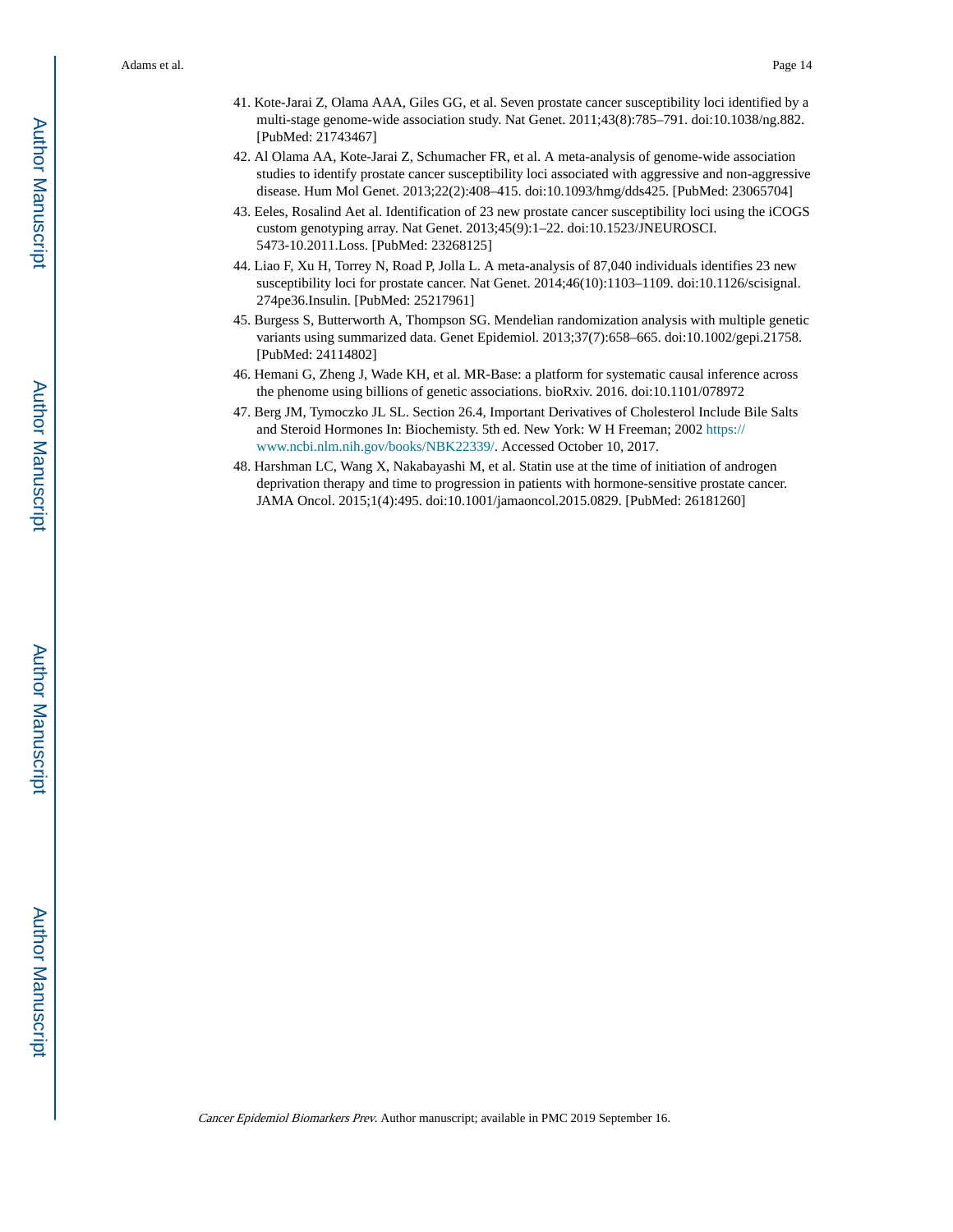

#### **Figure 1.**

Volcano plot of the odds of prostate cancer in ProtecT.

Figure 1 displays a volcano plot of the odds of prostate cancer in ProtecT (Prostate Testing for Cancer and Treatment trial). OR=odds ratio. Labelled metabolites are Bonferroni significant (<0.05/227). Light-grey dots indicate p-value <0.0014; dark-grey dots indicate pvalue <0.05; and medium-grey dots indicate p-value>=0.05.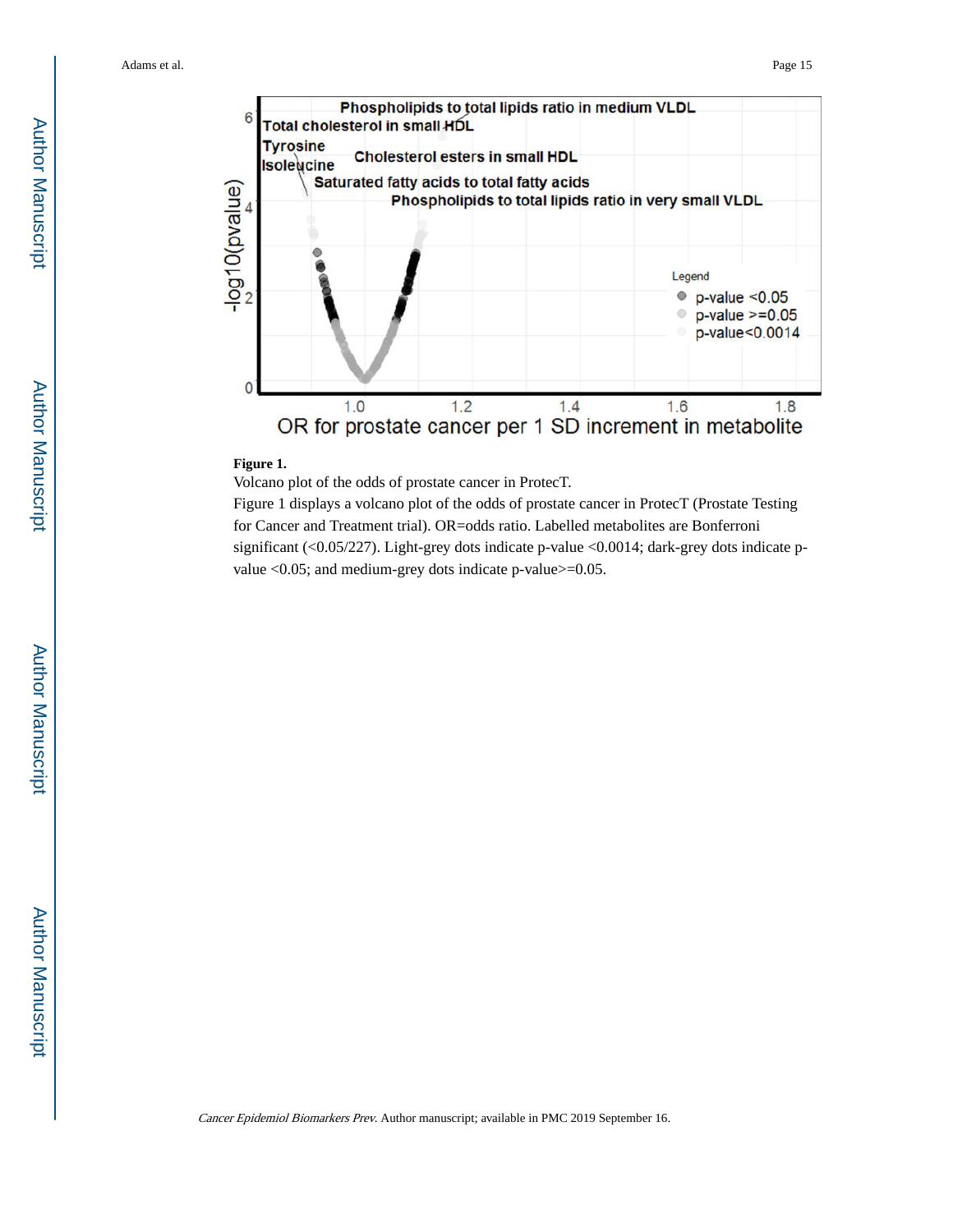

Observational (circles) and Mendelian randomization (squares)

#### **Figure 2.**

Forest plot showing odds of prostate cancer by metabolite for top observational findings in ProtecT along with causal estimates from Mendelian randomization.

Figure 2 is a forest plot of the odds of prostate cancer by metabolite for top observational findings in the Prostate Testing for Cancer and Treatment (ProtecT) trial with models adjusted for age, centre, and imputed family history of prostate cancer. Summary data for the effects of metabolite loci on prostate cancer for the Mendelian randomization analysis was obtained from the Prostate Cancer Association Group to Investigate Cancer Associated Alterations in the Genome (PRACTICAL) consortium. The squares and lines indicate odds ratios and 95% confidence intervals for top findings in ProtecT. The circle dots and lines indicate the causal estimates for the effects of the metabolites on prostate cancer in PRACTICAL.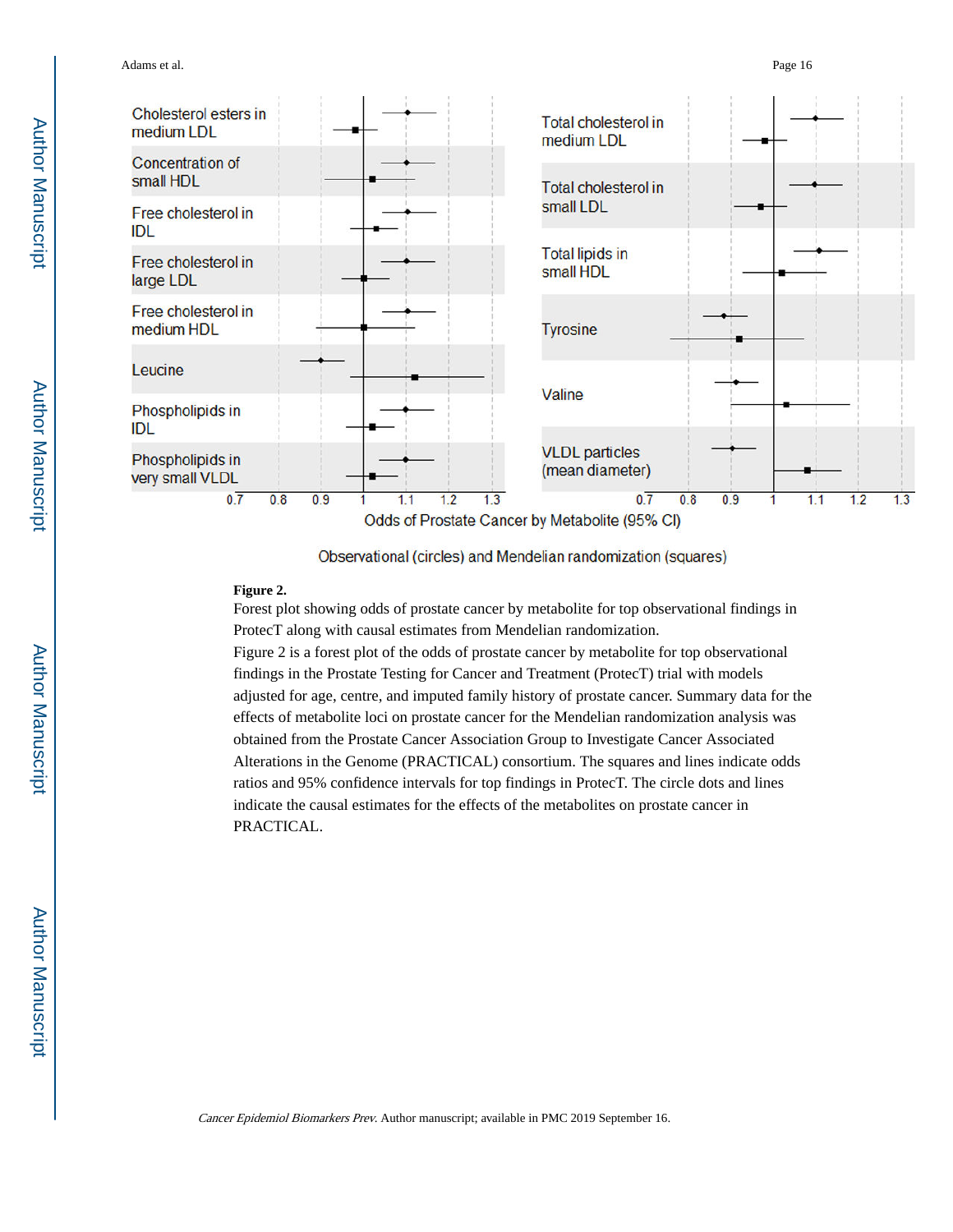#### **Table 1.**

Baseline characteristics (medians and interquartile ranges, or percents) for ProtecT cases and controls

| <b>Characteristic</b>                      | Case $(n=2291)$ | Control<br>$(n=2661)$ | $P-valueI$ |
|--------------------------------------------|-----------------|-----------------------|------------|
| Age                                        | $63(59-67)$     | $63(59-66)$           | 0.709      |
| Family history of prostate cancer $(\%)^2$ | 170(8)          | 128(5)                | < 0.001    |
| $BMI$ (kg/m <sup>2</sup> )                 | $27(24-29)$     | $27(24-29)$           | 0.872      |

ProtecT=Prostate Testing for Cancer and Treatment trial.

<sup>1</sup>P-value based on Chi-squared tests (for categorical variables) and Wilcoxon rank sum tests (for continuous variables).

 $2\$ Family history data available on only 90% of these subjects.

3 BMI data available on only 64% of these subjects.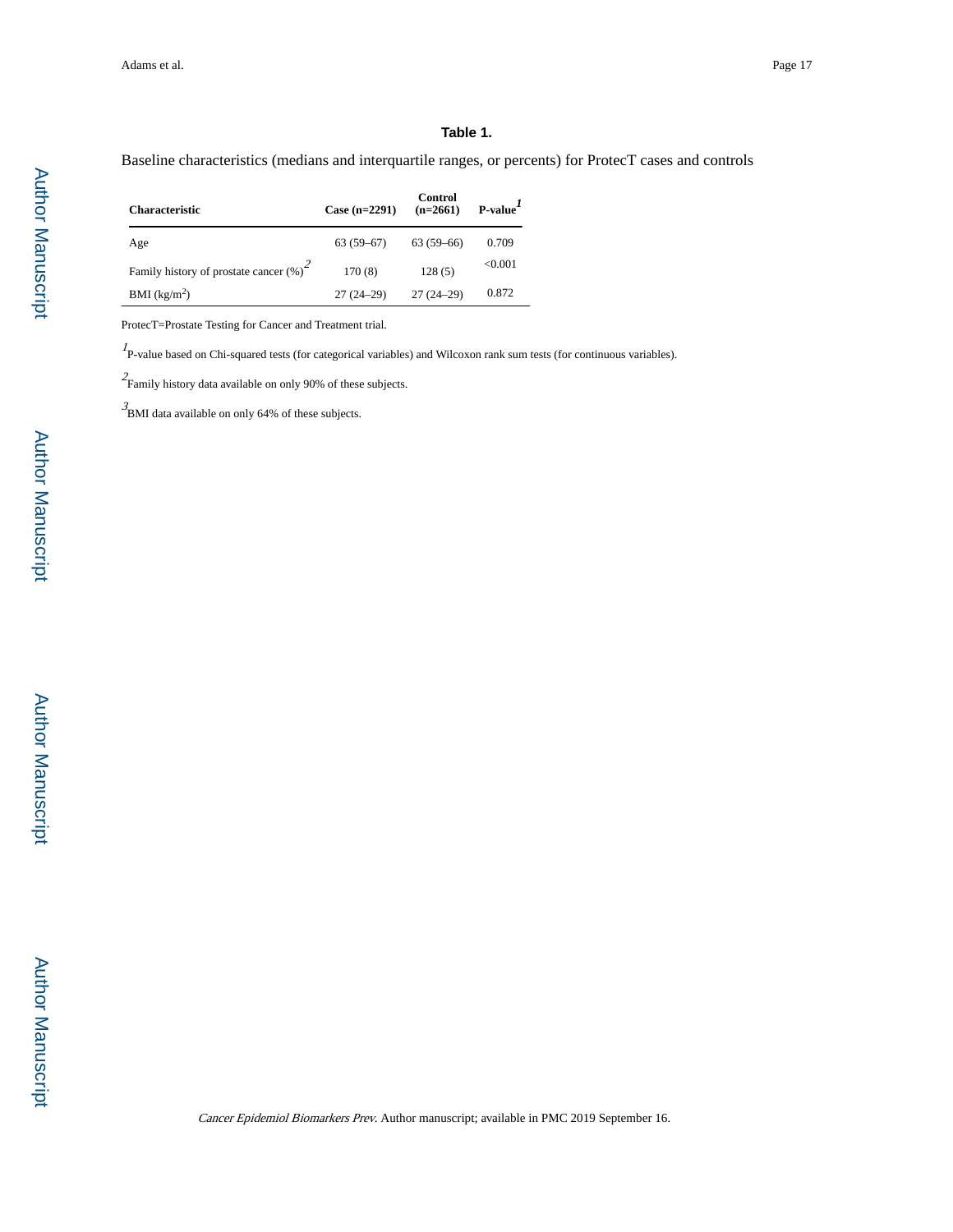#### **Table 2.**

Among ProtecT cases and controls, odds of prostate cancer for top metabolites $^{1}$ 

| Name                                                   | OR    | LCI   | UCI   | $P-value2$ |
|--------------------------------------------------------|-------|-------|-------|------------|
| <b>Lipids and Lipoprotein Subclass Characteristics</b> |       |       |       |            |
| Small HDL (particle concentration)                     | 1.102 | 1.042 | 1.167 | 0.00070    |
| VLDL (mean particle diameter)                          | 0.906 | 0.856 | 0.958 | 0.00056    |
| Cholesterol Esters (CE)                                |       |       |       |            |
| CE in medium LDL                                       | 1.105 | 1.044 | 1.170 | 0.00058    |
| CE to total lipids ratio in medium LDL                 | 1.108 | 1.044 | 1.180 | 0.00062    |
| CE in small HDL                                        | 1.135 | 1.071 | 1.205 | 0.00002    |
| CE to total lipids ratio in small HDL                  | 1.100 | 1.038 | 1.167 | 0.00111    |
| CE in small LDL                                        | 1.099 | 1.039 | 1.165 | 0.00107    |
| CE to total lipids ratio in small LDL                  | 1.100 | 1.037 | 1.169 | 0.00139    |
| Free (FC) & Total Cholesterol (TC)                     |       |       |       |            |
| FC in IDL                                              | 1.105 | 1.044 | 1.170 | 0.00057    |
| FC in large LDL                                        | 1.101 | 1.041 | 1.166 | 0.00080    |
| FC in medium HDL                                       | 1.109 | 1.045 | 1.179 | 0.00060    |
| FC to total lipids ratio in medium HDL                 | 1.109 | 1.045 | 1.179 | 0.00055    |
| TC in HDL3                                             | 1.098 | 1.038 | 1.162 | 0.00109    |
| TC in medium LDL                                       | 1.100 | 1.039 | 1.164 | 0.00095    |
| TC to total lipids ratio in medium LDL                 | 1.100 | 1.039 | 1.167 | 0.00105    |
| TC in small HDL                                        | 1.144 | 1.080 | 1.213 | < 0.00001  |
| TC to total lipids ratio in small HDL                  | 1.099 | 1.039 | 1.165 | 0.00106    |
| TC in small LDL                                        | 1.097 | 1.037 | 1.161 | 0.00132    |
| TC to total lipids ratio in small LDL                  | 1.100 | 1.039 | 1.166 | 0.00107    |
| TC to total lipids ratio in small VLDL                 | 1.099 | 1.038 | 1.163 | 0.00105    |
| Phospholipids (PL) & Total Lipids (TL)                 |       |       |       |            |
| PL in IDL                                              | 1.100 | 1.040 | 1.164 | 0.00092    |
| PL to total lipids ratio in medium LDL                 | 0.904 | 0.853 | 0.957 | 0.00046    |
| PL to total lipids ratio in medium VLDL                | 1.145 | 1.082 | 1.211 | < 0.00001  |
| PL in very small VLDL                                  | 1.099 | 1.039 | 1.163 | 0.00103    |
| PL to total lipids ratio in very small VLDL            | 1.120 | 1.056 | 1.190 | 0.00013    |
| TL in small HDL                                        | 1.108 | 1.048 | 1.173 | 0.00035    |
| Triglycerides (TG)                                     |       |       |       |            |
| TG to total lipids ratio in medium VLDL                | 0.907 | 0.857 | 0.959 | 0.00064    |
| TG to total lipids ratio in small VLDL                 | 0.906 | 0.856 | 0.958 | 0.00055    |
| <b>Fatty Acids (FA)</b>                                |       |       |       |            |
| Ratio of omega-6 FA to total FA                        | 1.102 | 1.041 | 1.166 | 0.00080    |
| Ratio of saturated FA to total FA                      | 0.890 | 0.841 | 0.942 | 0.00006    |
| <b>Amino Acids</b>                                     |       |       |       |            |
| Isoleucine                                             | 0.893 | 0.844 | 0.944 | 0.00008    |